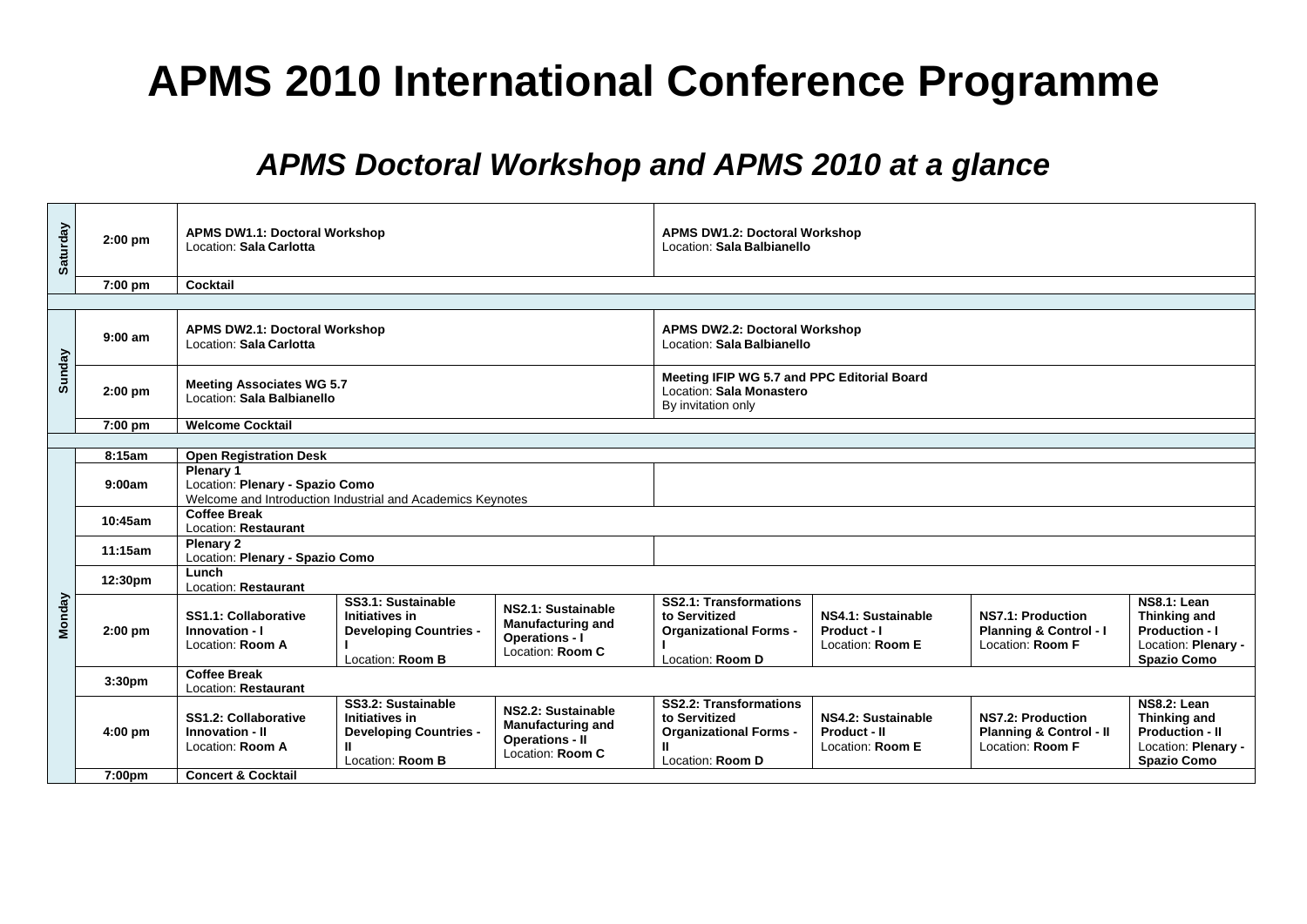|           | 8:15am             | <b>Open Registration Desk</b>                                                                                |                                                                                                          |                                                                                               |                                                                                                                                    |                                                                                                                                                                      |                                                                                        |                                                                                           |  |  |
|-----------|--------------------|--------------------------------------------------------------------------------------------------------------|----------------------------------------------------------------------------------------------------------|-----------------------------------------------------------------------------------------------|------------------------------------------------------------------------------------------------------------------------------------|----------------------------------------------------------------------------------------------------------------------------------------------------------------------|----------------------------------------------------------------------------------------|-------------------------------------------------------------------------------------------|--|--|
| Tuesday   | $9:00$ am          | SS11.1: Managing<br><b>Operations Globally - I</b><br>Location: Room A                                       | SS3.3: Sustainable<br>Initiatives in<br><b>Developing Countries -</b><br>Ш<br>Location: Room B           | NS2.3: Sustainable<br><b>Manufacturing and</b><br><b>Operations - III</b><br>Location: Room C | SS10.1: Supply Risk<br>Management - I<br>Location: Room D                                                                          | NS4.3: Sustainable<br>Product - III<br>Location: Room E                                                                                                              | <b>SS4.1: Product Service</b><br><b>System Engineering - I</b><br>Location: Room F     | <b>NS10.1:</b><br>Technologies - I<br>Location: Room G                                    |  |  |
|           | 10:30am            | <b>Coffee Break</b><br>Location: Restaurant                                                                  |                                                                                                          |                                                                                               |                                                                                                                                    |                                                                                                                                                                      |                                                                                        |                                                                                           |  |  |
|           | $11:00$ am         | SS11.2: Managing<br><b>Operations Globally - II</b><br>Location: Room A                                      | SS3.4: Sustainable<br><b>Initiatives in</b><br><b>Developing Countries -</b><br>IV<br>Location: Room B   | NS2.4: Sustainable<br><b>Manufacturing and</b><br><b>Operations - IV</b><br>Location: Room C  | SS10.2: Supply Risk<br>Management - II<br>Location: Room D                                                                         | NS7.3: Production<br><b>Planning &amp; Control - III</b><br>Location: Room E                                                                                         | <b>SS4.2: Product Service</b><br><b>System Engineering - II</b><br>Location: Room F    | <b>NS10.2:</b><br>Technologies - II<br>Location: Room G                                   |  |  |
|           | 12:30pm            | Lunch<br>Location: Restaurant                                                                                |                                                                                                          |                                                                                               |                                                                                                                                    |                                                                                                                                                                      |                                                                                        |                                                                                           |  |  |
|           | $2:00$ pm          | <b>SS8.1: New Product</b><br>Introduction and<br>Innovation in the 21st<br>Century - I<br>Location: Room A   | SS3.5: Sustainable<br>Initiatives in<br><b>Developing Countries -</b><br>$\mathbf v$<br>Location: Room B | NS3.1: Sustainable<br><b>Supply Chain</b><br>Management - I<br>Location: Room C               | SS5.1: Product-Related<br><b>Service Delivery</b><br>Networks Design,<br><b>Management and</b><br>Optimization<br>Location: Room D | NS6.1: Performance<br>NS7.4: Production<br><b>Management and</b><br><b>Planning &amp; Control - IV</b><br>Sustainability - I<br>Location: Room E<br>Location: Room F |                                                                                        |                                                                                           |  |  |
|           | 3:30 <sub>pm</sub> | <b>Coffee Break</b><br>Location: Restaurant                                                                  |                                                                                                          |                                                                                               |                                                                                                                                    |                                                                                                                                                                      |                                                                                        |                                                                                           |  |  |
|           | $4:00 \text{ pm}$  | <b>SS8.2: New Product</b><br>Introduction and<br>Innovation in the 21st<br>Century - II<br>Location: Room A  | NS1.1: Strategy for<br>Sustainability - I<br>Location: Room B                                            | NS3.2: Sustainable<br><b>Supply Chain</b><br><b>Management - II</b><br>Location: Room C       | <b>SS6.1: Risk</b><br>Management as a<br><b>Powerful Means for</b><br>Sustainability<br>Location: Room D                           | <b>NS7.5: Production</b><br><b>Planning &amp; Control - V</b><br>Location: Room E                                                                                    | NS6.2: Performance<br><b>Management and</b><br>Sustainability - II<br>Location: Room F |                                                                                           |  |  |
|           | 6:45 pm            | <b>Gala Dinner</b>                                                                                           |                                                                                                          |                                                                                               |                                                                                                                                    |                                                                                                                                                                      |                                                                                        |                                                                                           |  |  |
|           | $9:00$ am          | <b>SS8.3: New Product</b><br>Introduction and<br>Innovation in the 21st<br>Century - III<br>Location: Room A | SS12.1: Fostering<br><b>Energy Efficiency in</b><br><b>Manufacturing - I</b><br>Location: Room B         | NS3.3: Sustainable<br><b>Supply Chain</b><br><b>Management - III</b><br>Location: Room C      | SS9.1: Intelligent Non-<br>Hierarchical<br>Manufacturing<br>Networks - I<br>Location: Room D                                       | <b>NS7.6: Production</b><br><b>Planning &amp; Control - VI</b><br>Location: Room E                                                                                   | NS9.1: Maintenance<br>Management - I<br>Location: Room F                               | NS1.2: Strategy<br>for Sustainability -<br>Location: Plenary -<br><b>Spazio Como</b>      |  |  |
|           | 10:30am            | <b>Coffee Break</b><br>Location: Restaurant                                                                  |                                                                                                          |                                                                                               |                                                                                                                                    |                                                                                                                                                                      |                                                                                        |                                                                                           |  |  |
| Wednesday | $11:00$ am         | <b>SS8.4: New Product</b><br>Introduction and<br>Innovation in the 21st<br>Century - IV<br>Location: Room A  | SS12.2: Fostering<br><b>Energy Efficiency in</b><br><b>Manufacturing - II</b><br>Location: Room B        | NS5.1: Sustainable<br><b>Healthcare Services</b><br>Location: Room C                          | SS9.2: Intelligent Non-<br><b>Hierarchical</b><br><b>Manufacturing</b><br>Networks - II<br>Location: Room D                        | <b>NS7.7: Production</b><br><b>Planning &amp; Control - VII</b><br>Location: Room E                                                                                  | NS9.2: Maintenance<br>Management - II<br>Location: Room F                              | NS1.3: Strategy<br>for Sustainability -<br>Ш<br>Location: Plenary -<br><b>Spazio Como</b> |  |  |
|           | 12:30 pm           | Plenary 3<br>Location: Plenary - Spazio Como<br>Conclusion of the Conference and announcement of APMS 2011   |                                                                                                          |                                                                                               |                                                                                                                                    |                                                                                                                                                                      |                                                                                        |                                                                                           |  |  |
|           | $1:00$ pm          | Lunch                                                                                                        |                                                                                                          |                                                                                               |                                                                                                                                    |                                                                                                                                                                      |                                                                                        |                                                                                           |  |  |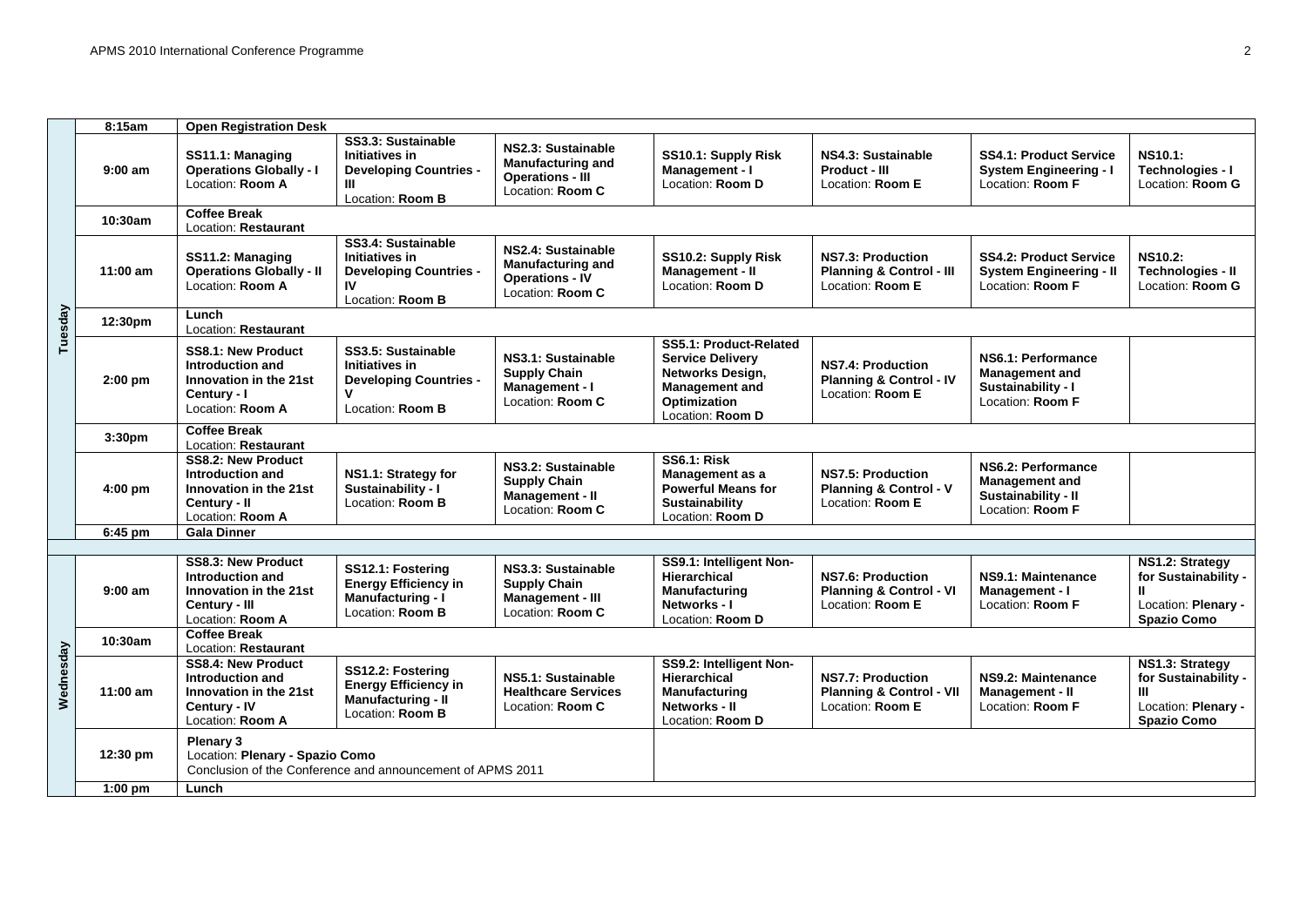## *Conference detailed programme*

|             | Monday, 11 October 2010                                                                                                                                                                                                                                                              |  |  |  |  |  |  |  |  |
|-------------|--------------------------------------------------------------------------------------------------------------------------------------------------------------------------------------------------------------------------------------------------------------------------------------|--|--|--|--|--|--|--|--|
| 8:15<br>am  | <b>Open Registration Desk</b>                                                                                                                                                                                                                                                        |  |  |  |  |  |  |  |  |
| 9:00<br>am  | Plenary 1 - Location: Plenary - Spazio Como<br>Welcome and Introduction<br>Industrial and Academics Keynotes<br>Chair: M. Garetti                                                                                                                                                    |  |  |  |  |  |  |  |  |
|             | <b>Welcome &amp; Conference Outlook</b><br>Marco Garetti,<br>Politecnico di Milano, Italy                                                                                                                                                                                            |  |  |  |  |  |  |  |  |
|             | Paolo De Santis<br>Como Chamber of Commerce, Italy                                                                                                                                                                                                                                   |  |  |  |  |  |  |  |  |
|             | <b>Marco Taisch</b><br>Politecnico di Milano, Italy                                                                                                                                                                                                                                  |  |  |  |  |  |  |  |  |
|             | Sergio Terzi<br>University of Bergamo, Italy                                                                                                                                                                                                                                         |  |  |  |  |  |  |  |  |
|             | Environmental, economical and social Sustainability: Comau's business evolution in Production Systems and Services<br><b>Massimo Mattucci</b><br>COO Comau, Italy                                                                                                                    |  |  |  |  |  |  |  |  |
|             | European PPP research on Factories of the Future to supports economic recovery - Research Perspective of Information & Communication technologies supported by the European Commission through the work<br>programme WP2011-12<br><b>Rolf Riemenschneider</b><br>European Commission |  |  |  |  |  |  |  |  |
| 10:45<br>am | Coffee Break - Location: Restaurant                                                                                                                                                                                                                                                  |  |  |  |  |  |  |  |  |
| 11:15<br>am | Plenary 2 - Location: Plenary - Spazio Como<br>Industrial and Academics Keynotes<br>Chair: M. Taisch                                                                                                                                                                                 |  |  |  |  |  |  |  |  |
|             | Global Production Networks and the Great Recession 2007-2010: Analysis and trends<br><b>Fabio Sdogati</b><br>Politecnico di Milano, Italy                                                                                                                                            |  |  |  |  |  |  |  |  |
|             | The Sony's way to Sustainability: Product, Process, Planet - the impact on Manufacturing, Operations, Products and waste<br>Salvatore Paparelli<br>AV Sales & Operations Director, Sony Italy                                                                                        |  |  |  |  |  |  |  |  |
| 12:30<br>pm | Lunch - Location: Restaurant                                                                                                                                                                                                                                                         |  |  |  |  |  |  |  |  |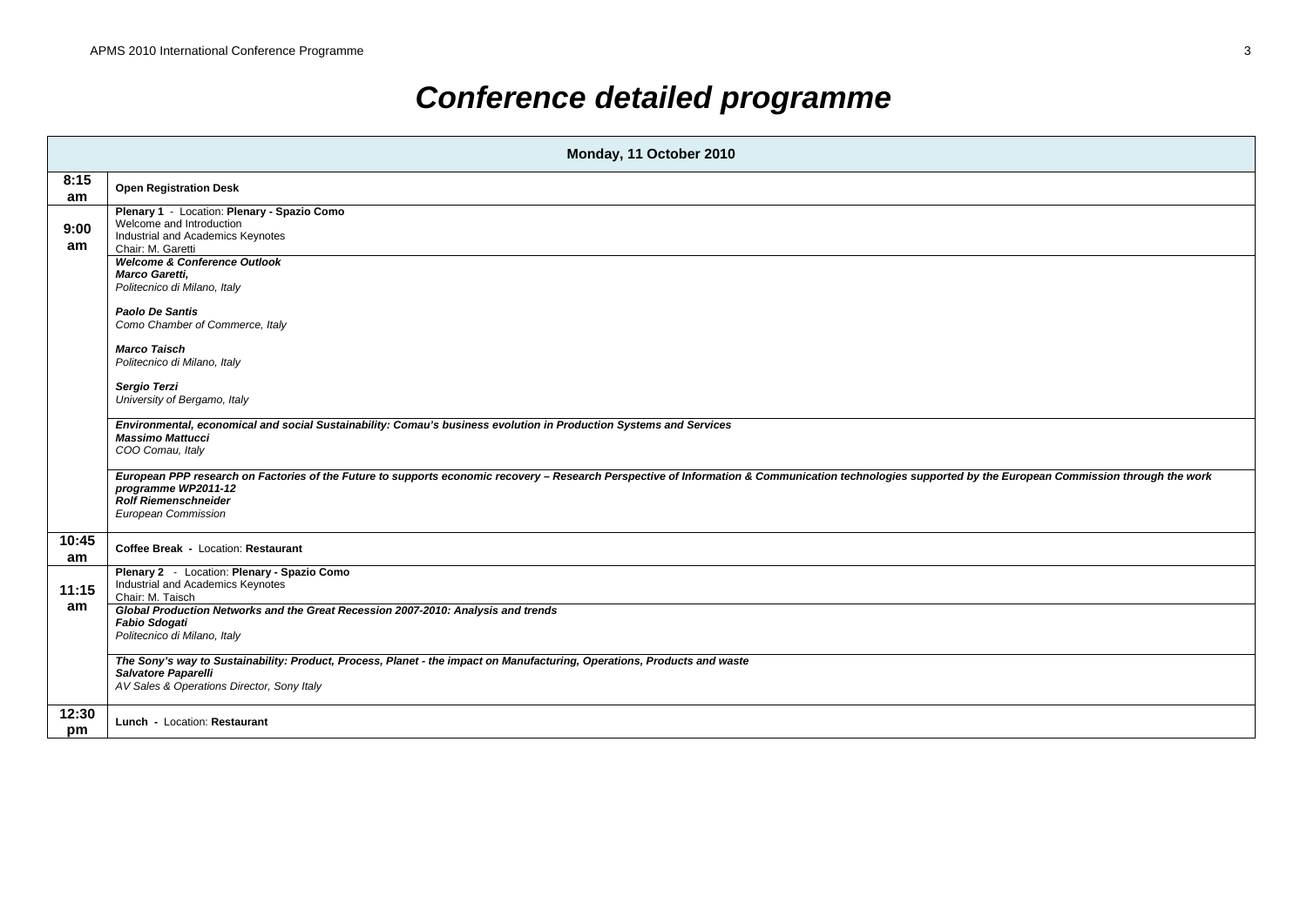| Monday, 11 October 2010                                                                                                                                                                                                                                     |                                                                                                                                                                                                                                                                                                                                                                                                           |                                                                                                                                                                                                                                                                                                                                                                  |                                                                                                                                                                                                                              |                                                                                                                                                                                                                                                                                                                                                                    |                                                                                                                                                                                                                                                                                                                  |                                                                                                                                                                                                                  |  |  |  |
|-------------------------------------------------------------------------------------------------------------------------------------------------------------------------------------------------------------------------------------------------------------|-----------------------------------------------------------------------------------------------------------------------------------------------------------------------------------------------------------------------------------------------------------------------------------------------------------------------------------------------------------------------------------------------------------|------------------------------------------------------------------------------------------------------------------------------------------------------------------------------------------------------------------------------------------------------------------------------------------------------------------------------------------------------------------|------------------------------------------------------------------------------------------------------------------------------------------------------------------------------------------------------------------------------|--------------------------------------------------------------------------------------------------------------------------------------------------------------------------------------------------------------------------------------------------------------------------------------------------------------------------------------------------------------------|------------------------------------------------------------------------------------------------------------------------------------------------------------------------------------------------------------------------------------------------------------------------------------------------------------------|------------------------------------------------------------------------------------------------------------------------------------------------------------------------------------------------------------------|--|--|--|
| SS1.1: Collaborative<br>Innovation - I<br>Location: Room A<br>Chair: K. Mendibil                                                                                                                                                                            | SS3.1: Sustainable<br><b>Initiatives in Developing</b><br>Countries - I<br>Location: Room B<br>Chair: A. de Lima Reda                                                                                                                                                                                                                                                                                     | NS2.1: Sustainable<br><b>Manufacturing and</b><br><b>Operations - I</b><br>Location: Room C<br>Chair: J. Carrillo                                                                                                                                                                                                                                                | SS2.1: Transformations to<br><b>Servitized Organizational</b><br>Forms - I<br>Location: Room D<br>Chair: P. Gaiardelli                                                                                                       | NS4.1: Sustainable Product<br>- 11<br>Location: Room E<br>Chair: K.D. Thoben                                                                                                                                                                                                                                                                                       | <b>NS7.1: Production Planning</b><br>& Control - I<br>Location: Room F<br>Chair: I. Tanabe                                                                                                                                                                                                                       | NS8.1: Lean Thinking and<br><b>Production - I</b><br>Location: Plenary - Spazio<br>Como<br>Chair: T. Kurfess                                                                                                     |  |  |  |
| An exploratory study of UK-<br>China collaborative<br>innovation practices<br>Kepa Mendibil, Dan Wang,<br>Umit Bititci, Libin Lu<br>University of Strathclyde,<br><b>United Kingdom</b>                                                                     | A New Responsibility for<br>the Brazilian Water Industry<br>in the Era of Privatization:<br><b>Dynamic Plant Management</b><br>for the Treatment of Storm<br>and Waste Combined Urban<br>Waters<br>André Luiz de Lima Reda <sup>1,2</sup> ,<br>Marcel Mendes <sup>1</sup> , Paulo<br>Ferreira <sup>1</sup><br>1: Mackenzie Presbyterian<br>University, Brazil; 2: Mauá<br>Institute of Technology, Brazil | <b>Environmental</b><br><b>Sustainability Assessment:</b><br><b>An Evaluation of</b><br><b>Established Methods and</b><br><b>Analysis of their Suitable</b><br><b>Applications in Industrial</b><br><b>Practice</b><br><b>Alexander Sebastian</b><br><b>Benjamin Sproedt,</b><br>Johannes Plehn, Matthias<br>Vodicka, Henning Deitmer<br>ETH Zurich, Switzerland | <b>Sustainable Product</b><br>Service System: a<br>conceptual framework<br>Barbara Resta, Paolo<br>Gaiardelli<br>University of Bergamo, Italy                                                                                | Roadmapping for the<br><b>Virtual Production</b><br>Günther Schuh, Simon<br>Orilski, Johannes Schubert<br>Fraunhofer Institute for<br>Production Technology,<br>Germany                                                                                                                                                                                            | A Study on Integration of<br>Interdivisional and<br><b>Divisional Manufacturing</b><br><b>Scheduling Systems</b><br>Yoshihiro Yao <sup>1</sup> , Toshiya<br>Kaihara <sup>1</sup> , Nobutada Fujii <sup>1</sup> ,<br>Susumu Fuiii <sup>2</sup><br>1: Kobe University, Japan; 2:<br>Sophia University, Japan       | <b>Impact of Lean Production</b><br><b>Systems Implementation on</b><br><b>Labor Conditions</b><br><b>Tim Mielke, Uwe</b><br>Dombrowski, Sven Schulze<br><b>Technical University of</b><br>Braunschweig, Germany |  |  |  |
| <b>Innovation: A Knowledge</b><br><b>Transfer Perspective</b><br>Allen Thomas Alexander,<br><b>Stephen J Childe</b><br>University of Exeter, United<br>Kingdom                                                                                              | <b>Searching for Energetic</b><br><b>Sustainability in Distant</b><br>Areas through a Solar<br><b>Powered Battery Charger</b><br>with Self-Oriented Panel<br><b>Alvaro Andre Colombero</b><br>Prado, Marcelo Nogueira,<br>Fábio Vieira do Amaral, Jair<br>Minoro Abe, Oduvaldo<br>Vendrametto<br>UNIP - Paulista, University,<br>Brazil                                                                   | <b>Evaluation of the energy</b><br>consumption in machine<br>tools: an analytic approach<br>Paolo Albertelli <sup>1,3</sup> , Giacomo<br>Bianchi <sup>2</sup> , Alice Bigliani <sup>1,3</sup> ,<br>Stefano Borgia <sup>1,3</sup> , Andrea<br>$\mathit{Matta}^1$<br>1: Politecnico di Milano, Italy;<br>2: ITIA - CNR, Italy; 3: MUSP<br>Laboratory, Italy        | <b>Conceptual Transformation</b><br><b>Framework for Servitization</b><br>Doroteya Vladimirova,<br>Stephen Evans, Veronica<br><b>Martinez</b><br>Cranfield University, United<br>Kingdom                                     | Development of innovative<br>roadmaps for a sustainable<br>product development in the<br>furniture sector<br>P. Cordero, R. Poler, E.<br>Pacenti, C. Tubito, S-<br>Agresta, I. Brenna, R.<br>Pellizoni, R. Di Gilio, S.<br>Peverelli, G. Martinelli, M.J.<br>Núñez, P- Boquera, M.<br>Vavallo, C. Biel, P.<br>Bernardo, P-Alves, R. Beja,<br>G. Vargas, R. Sanchis | <b>Controlling shifting</b><br>bottlenecks in<br>manufacturing<br><b>Guenther Schuh, Sascha</b><br>Fuchs, Bastian Franzkoch,<br><b>Till Potente, Achim</b><br>Kampker<br>Aachen University, Germany                                                                                                              | Performance evaluation for<br>lean supply chain: a<br>balanced scorecard<br>framework<br>Susana Duarte, V. Cruz<br><b>Machado</b><br><b>UNIDEMI - FCT New</b><br>University of Lisbon, Portugal                  |  |  |  |
| <b>Enhancing Innovation</b><br><b>Culture for Collaborative</b><br><b>Innovation</b><br>Kjersti Øverbø Schulte <sup>1</sup> ,<br>Morten Hatling <sup>2</sup><br>1: NTNU, Norwegian<br>University of Science and<br>Technology, Norway; 2:<br>SINTEF, Norway | <b>Agriculture in Brazil: the</b><br>challenge of soybean<br>production and Cerrado'<br>deforestation<br>Lilian Patricia Vendrametto,<br>Silvia Helena Bonilla<br>UNIP - Paulista, University,<br>Brazil                                                                                                                                                                                                  | <b>Eco-efficient and highly</b><br>productive machine tools<br>by means of an holistic<br>eco-design approach<br>Juan Jose Zulaika <sup>1</sup> , Anton<br>Dietmair <sup>2</sup> , Wilco Verbeeten <sup>3</sup> ,<br>Francisco Javier Campa <sup>4</sup> .<br>Luis Norberto Lopez de<br>Lacalle <sup>4</sup>                                                     | <b>Challenges for Integrating</b><br><b>Suppliers into Product-</b><br><b>Service Systems Design</b><br><b>Mehmet Cakkol, Mark</b><br>Johnson, Veronica<br>Martinez, Essam Shehab<br>Cranfield University, United<br>Kinadom | Life Cycle Assessment of a<br>photovoltaic-thermal micro-<br>cogeneration system<br>Cristina Mora, Riccardo<br>Accorsi, Marco Bortolini,<br>Mauro Gamberi, Riccardo<br>Manzini, Emilio Ferrari<br>University of Bologna, Italy                                                                                                                                     | A hybrid approach to<br>cognitive production<br>systems<br>Daniel Ewert <sup>1</sup> , Marcel<br>Mayer <sup>2</sup> , Sinem Kuz <sup>2</sup> , Daniel<br>Schilberg <sup>1</sup> , Sabina Jeschke <sup>1</sup><br>1: WZL-IMA RWTH - Aachen<br>University, Germany; 2: IAW<br>RWTH - Aachen University,<br>Germany | A Concept for Lean<br><b>Manufacturing Enterprises</b><br><b>Masaru Nakano</b><br>Keio University, Japan                                                                                                         |  |  |  |
| An Entrepreneurial Path to<br><b>Market: A Systemic</b><br><b>Modelling of</b><br><b>Entrepreneurial Contracting</b><br>Kostas Galanakis, Michael<br><b>Ehret</b><br>Nottingham Trent University,<br><b>United Kingdom</b>                                  | <b>Development and</b><br>implementation of a<br><b>Computerized Yarn</b><br><b>Production Management</b><br>Tool<br>Eirik Borgen, Erik Gran<br>SINTEF, Norway                                                                                                                                                                                                                                            | <b>Overview of the Literature</b><br>on Environmental<br>Implications for E-<br><b>Commerce</b><br>Janice Carrillo, Asoo<br>Vakharia, Ruoxuan Wang<br>University of Florida, United<br><b>States of America</b>                                                                                                                                                  | <b>Exploring the linkage</b><br>between servitization and<br>financial performances:<br>evidences from the HVAC<br>industry<br>Filippo Visintin, Mario<br>Rapaccini<br>University of Florence, Italy                         | Sustainability as<br><b>Requirement in System</b><br><b>Engineering Approach</b><br><b>Mourad Messaadia, Flore</b><br>Vallet, Benoit Eynard<br>UTC - Technical University of<br>Compiègne, France                                                                                                                                                                  | <b>STEP-NC Compliant</b><br><b>Approach For Setup</b><br><b>Planning Problem on</b><br><b>Multiple Fixture Pallets</b><br>Stefano Borgia <sup>1</sup> , Andrea<br>Matta <sup>1</sup> . Tullio Tolio <sup>2</sup><br>1: Politecnico di Milano, Italy;<br>2: ITIA - CNR, Italy                                     | Critical analysis of a flow<br>optimisation methodology<br>by Value Stream Mapping<br>Barbara Lyonnet, Magali<br><b>Pralus, Maurice Pillet</b><br>University of Savoy, France                                    |  |  |  |
|                                                                                                                                                                                                                                                             |                                                                                                                                                                                                                                                                                                                                                                                                           | Coffee Break - Location: Restaurant                                                                                                                                                                                                                                                                                                                              |                                                                                                                                                                                                                              |                                                                                                                                                                                                                                                                                                                                                                    |                                                                                                                                                                                                                                                                                                                  |                                                                                                                                                                                                                  |  |  |  |

**pm C**ocation: **Restaura**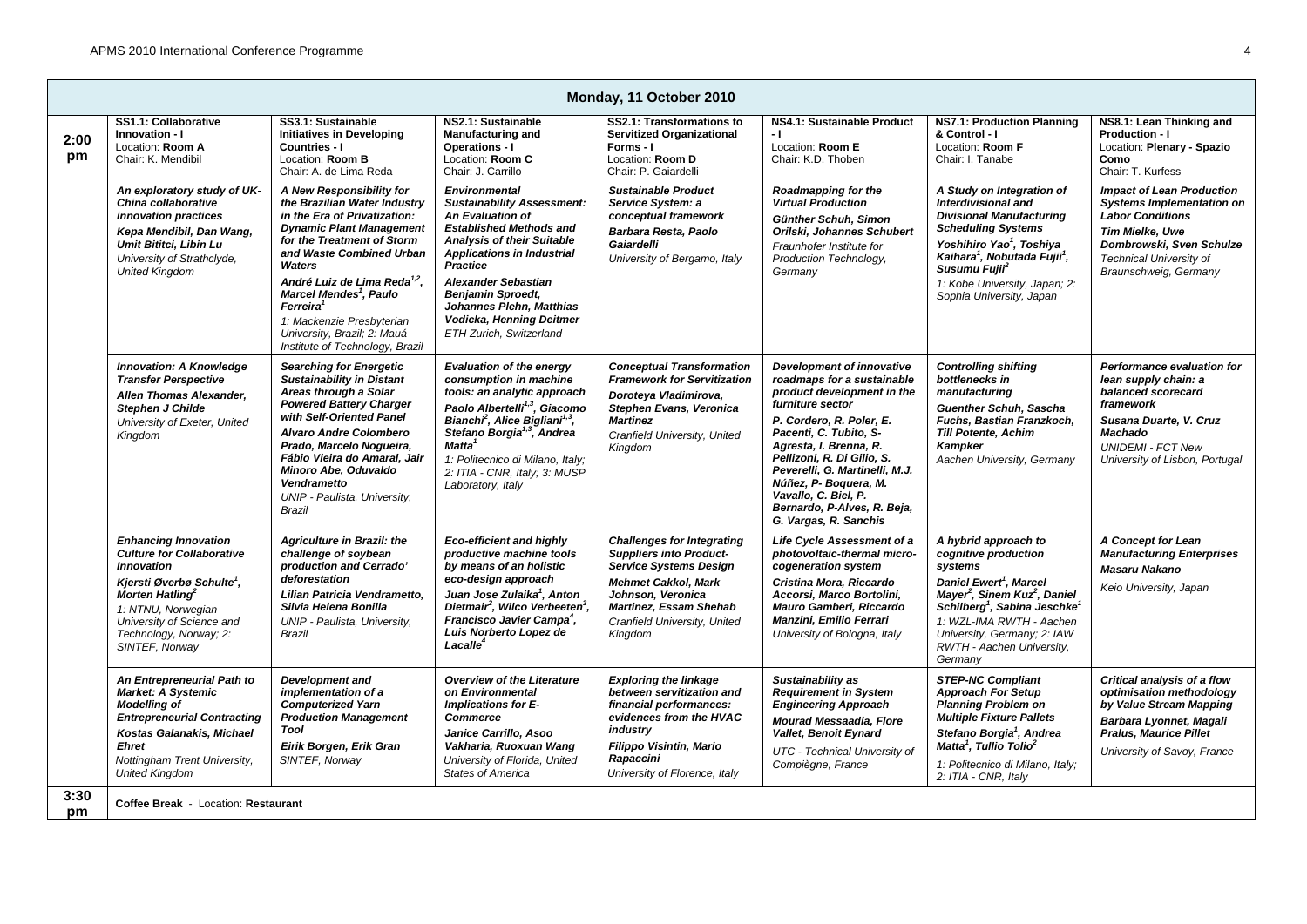|            | Monday, 11 October 2010                                                                                                                                                                                                                                                                                                                                                    |                                                                                                                                                                                                                                                                        |                                                                                                                                                                                                                                                 |                                                                                                                                                                                                                                                                            |                                                                                                                                                                                                                                                                                                                                                                                                                                                     |                                                                                                                                                                                                                                                                                                                                                                                                                     |                                                                                                                                                                                                                                                                                                                         |  |  |
|------------|----------------------------------------------------------------------------------------------------------------------------------------------------------------------------------------------------------------------------------------------------------------------------------------------------------------------------------------------------------------------------|------------------------------------------------------------------------------------------------------------------------------------------------------------------------------------------------------------------------------------------------------------------------|-------------------------------------------------------------------------------------------------------------------------------------------------------------------------------------------------------------------------------------------------|----------------------------------------------------------------------------------------------------------------------------------------------------------------------------------------------------------------------------------------------------------------------------|-----------------------------------------------------------------------------------------------------------------------------------------------------------------------------------------------------------------------------------------------------------------------------------------------------------------------------------------------------------------------------------------------------------------------------------------------------|---------------------------------------------------------------------------------------------------------------------------------------------------------------------------------------------------------------------------------------------------------------------------------------------------------------------------------------------------------------------------------------------------------------------|-------------------------------------------------------------------------------------------------------------------------------------------------------------------------------------------------------------------------------------------------------------------------------------------------------------------------|--|--|
| 4:00<br>pm | SS1.2: Collaborative<br>Innovation - II<br>Location: Room A<br>Chair: U. Bititci                                                                                                                                                                                                                                                                                           | SS3.2: Sustainable<br>Initiatives in Developing<br><b>Countries - II</b><br>Location: Room B<br>Chair: M.A. silveira                                                                                                                                                   | NS2.2: Sustainable<br><b>Manufacturing and</b><br><b>Operations - II</b><br>Location: Room C<br>Chair: J.J. Zulaika                                                                                                                             | <b>SS2.2: Transformations to</b><br><b>Servitized Organizational</b><br>Forms - II<br>Location: Room D<br>Chair: W. Ganz                                                                                                                                                   | NS4.2: Sustainable Product<br>- 11<br>Location: Room E<br>Chair: D. Brissaud                                                                                                                                                                                                                                                                                                                                                                        | NS7.2: Production Planning<br>& Control - II<br>Location: Room F<br>Chair: T. Alix                                                                                                                                                                                                                                                                                                                                  | NS8.2: Lean Thinking and<br>Production - II<br>Location: Plenary - Spazio<br>Como<br>Chair: J. Heilala                                                                                                                                                                                                                  |  |  |
|            | <b>Cross-Company Logistic</b><br><b>Models for Regional Pooling</b><br>of Transports - a Simulation<br>Approach<br>Daniel Palm <sup>1</sup> , Margarethe<br>Prochazka <sup>1,2</sup> , Felix Meizer <sup>1</sup> ,<br>René Leitner <sup>1</sup> , Wilfried<br>$Sihn^{1,2}$<br>1: Fraunhofer Research<br>Center, Austria: 2: Vienna<br>University of Technology,<br>Austria | The drywall non-<br>sustainable disposal and<br>disability qualification of<br>human resources for<br>technological innovation<br><b>Wagner Costa Botelho,</b><br>Oduvaldo Vendrametto,<br><b>Mario Mollo Neto</b><br>UNIP - Paulista, University of<br>Ensino, Brasil | <b>Process Flow Modelling for</b><br><b>More Environmentally</b><br><b>Sustainable Manufacturing</b><br><b>Operations</b><br>Mélanie Despeisse, Peter D.<br><b>Ball, Steve Evans, Andy</b><br>Levers<br>Cranfield University, United<br>Kingdom | The outsourcing of<br>industrial maintenance<br>capabilities: espoused<br>intentions and expereinced<br>reality<br>Jawwad Raja, Veronica<br><b>Martinez</b><br>Cranfield University, United<br>Kingdom                                                                     | <b>Increasing Efficiency of</b><br><b>Concurrent Engineering by</b><br>multivariate Usage of KBL<br>Josip Stjepandic <sup>1</sup> , Jochen<br>Hechler <sup>1</sup> , Volker Nast <sup>2</sup><br>1: PROSTEP AG, Germany;<br>2: Daimler AG, Germany                                                                                                                                                                                                  | Capacity-filtering<br><b>Simulator: Finite-Capacity</b><br><b>Planning System for the</b><br><b>Fabrication Factory</b><br>Ho Yeoul Lee <sup>1</sup> , Young Geun<br>Chun <sup>1</sup> , Byoung Kyu Choi <sup>1</sup> ,<br>Jung Chul Suh <sup>2</sup><br>1: KAIST - Korea Advanced<br>Institute of Science and<br>Technology, South Korea<br>(Republic of); 2: Samsung<br>Electronics, South Korea<br>(Republic of) | Assessing the applicability<br>of a Lean model for the<br>supply chain management<br>of service companies<br>Marco Tantardini <sup>1</sup> , Alberto<br>Portioli Staudacher <sup>1</sup> , Sarah<br>Lethbridge <sup>2</sup><br>1: Politecnico di Milano, Italy;<br>2: Cardiff Business School,<br><b>United Kingdom</b> |  |  |
|            | Leveraging innovation<br>through purchasing<br>involvement and<br>proficiency<br>Lars J Bengtsson, Nicolette<br>Lakemond, Mandar<br><b>Dabhilkar</b><br>University of Gävle, Sweden                                                                                                                                                                                        | Corporate social<br>responsibility in Brazil as<br>an element to sustainability<br>Pedro Luiz de Oliveira<br>Costa Neto <sup>1</sup> , Aline<br>Rodrigues Sacomano <sup>2</sup><br>1.2: UNIP - Paulista.<br>University, Brazil                                         | Improved sustainability of<br>high precision optics<br>production<br>Sebastian Nollau, Günther<br>Schuh, Markus Wellensiek<br>IPT - Fraunhofer Institute for<br>Production Technology,<br>Germany                                               | Linkages between<br>servitization strategies and<br>sourcing decisions: a<br>preliminary study<br>Mario Rapaccini <sup>1</sup> , Filippo<br>Visintin <sup>1</sup> , Nicola Saccani <sup>2</sup><br>1: University of Florence,<br>Italy; 2: University of Brescia,<br>Italv | <b>Sustainability Information</b><br>in Product Development-<br>the Case of Automotive<br><b>Supplier Industry</b><br>Silje Helene Aschehoug <sup>1</sup> ,<br>Casper Boks <sup>2</sup><br>1,2: NTNU - Norwegian<br>University of Science and<br>Technology, Norway                                                                                                                                                                                 | <b>Evaluation of Organic</b><br><b>Matter Influenced by</b><br><b>Complex Noise Factors</b><br>using Inverse Analysis of<br><b>Taguchi Methods</b><br><b>Ikuo Tanabe</b><br>Nagaoka University of<br>Technology, Japan                                                                                                                                                                                              | <b>Modelling and Simulation</b><br>for Lean and Sustainable<br><b>Manufacturing System</b><br><b>Development</b><br>Juhani Heilala, Marja Paju,<br>Jari Montonen, Markku<br>Hentula, Antti Heikkilä<br><b>VTT Technical Research</b><br>Center, Finland                                                                 |  |  |
|            | <b>Business Model</b><br><b>Innovations: The Case of</b><br><b>Intelligent Goods</b><br>Ottar Bakås, Annette Hoff<br>SINTEF, Norway                                                                                                                                                                                                                                        | <b>Virtualization: The</b><br>advantages of this new<br>paradigm in the IT<br>landscape and the positive<br>environmental impact of<br>this technology<br>Andrea Martins Criatovao,<br><b>Ivanir Costa</b><br>UNIP - Paulista, University,<br>Brazil                   | <b>Simulation Model Driven</b><br><b>Manufacturing To Support</b><br><b>Engineering Process and</b><br><b>Operate Manufacturing Cell.</b><br><b>Hironori Hibino</b><br>JSPMI - Japan Society for the<br>Promotion of Machine<br>Industry, Japan | A theoretical framework for<br>pricing product-service<br>systems<br>Mario Rapaccini, Filippo<br><b>Visintin</b><br>University of Florence, Italy                                                                                                                          | <b>Parametric Design Rules</b><br>Approach to Implementing<br><b>Modular Construction in</b><br><b>Large Land Based</b><br><b>Structures</b><br>Richard Lee Storch <sup>1</sup> .<br>Sashihadran Komendur <sup>1</sup> ,<br>Kenneth Walsh <sup>2</sup> , Nelson<br>Moreno <sup>2</sup> , Howard Bashford <sup>3</sup><br>1: University of Washington,<br>United States of America; 2:<br>San Diego State University:<br>3: Arizona State University | <b>Design and implementation</b><br>of a hybrid knowledge-<br>based process designer<br>model for a robust multi-<br>objective parameter<br>optimisation<br>Tatjana Sibalija, Vidosav<br><b>Maistorovic</b><br>University of Belgrade, Serbia<br>(Republic of)                                                                                                                                                      | Application and validity of<br>Lean production in non-<br>serial machine tool<br>manufacturing - pilot case<br>at a Spanish grinder<br>manufacturer<br><b>Itziar Ricondo, Ibon</b><br>Serrano, Arkaitz Uriarte<br>Ideko-IK4 R&D Center, Spain                                                                           |  |  |
|            | <b>Investigating the</b><br><b>Relationship between</b><br><b>Organizational Context and</b><br><b>Knowledge Creation: the</b><br><b>Knowledge Creation</b><br><b>Ambidexterity</b><br><b>Malek Maalouf</b><br>Copenhagen Business<br>School, Denmark                                                                                                                      | The application of 100%<br>ecological gas on the<br><b>Brazilian home appliances</b><br>Alexandre Arnaldo Boschi,<br>Mario Mollo Neto, José<br><b>Paulo Alves Fusco</b><br>UNIP - Paulista, University,<br><b>Brazil</b>                                               | <b>Tolerance Analysis of</b><br><b>Mechanical Assembly Sets</b><br><b>Using Monte Carlo Model</b><br><b>Helena V. Guitiss Navas</b><br>FCT - New University of<br>Lisbon, Portugal                                                              | A decision-making model<br>to drive the servitization<br>process in the capital<br>goods sector<br>Sylvie Roscio, Donatella<br>Corti. Alberto Portioli<br><b>Staudacher</b><br>Politecnico di Milano, Italy                                                                | From 2-D engineering<br>drawings to 3-D CAD<br>models: issues and<br>challenges of solid model<br>dimensioning, tolerancing<br>and annotation<br>George Kaisarlis, Stefanos<br><b>Diplaris, Michael</b><br><b>Sfantsikopoulos</b><br><b>National Technical University</b><br>of Athens. Greece                                                                                                                                                      | A semi-automated<br>approach to support<br>process planner during<br>sequencing of pallet<br>operations on 4-axes<br>machine tools<br>Stefania Pellegrinelli <sup>1</sup> ,<br>Tullio Tolio <sup>2</sup><br>1: ITIA - CNR, Italy; 2:<br>Politecnico di Milano, Italy                                                                                                                                                | <b>Retrofitting Lean</b><br><b>Manufacturing to Current</b><br>Semi-Automated<br><b>Production Lines</b><br><b>Melissa Bowler, Thomas</b><br><b>Kurfess</b><br>Clemson University, United<br><b>States of America</b>                                                                                                   |  |  |
| 7:00<br>pm | <b>Concert &amp; Cocktail</b><br>"Piccolo Concerto" - Classic music duo (harp & flute)                                                                                                                                                                                                                                                                                     |                                                                                                                                                                                                                                                                        |                                                                                                                                                                                                                                                 |                                                                                                                                                                                                                                                                            |                                                                                                                                                                                                                                                                                                                                                                                                                                                     |                                                                                                                                                                                                                                                                                                                                                                                                                     |                                                                                                                                                                                                                                                                                                                         |  |  |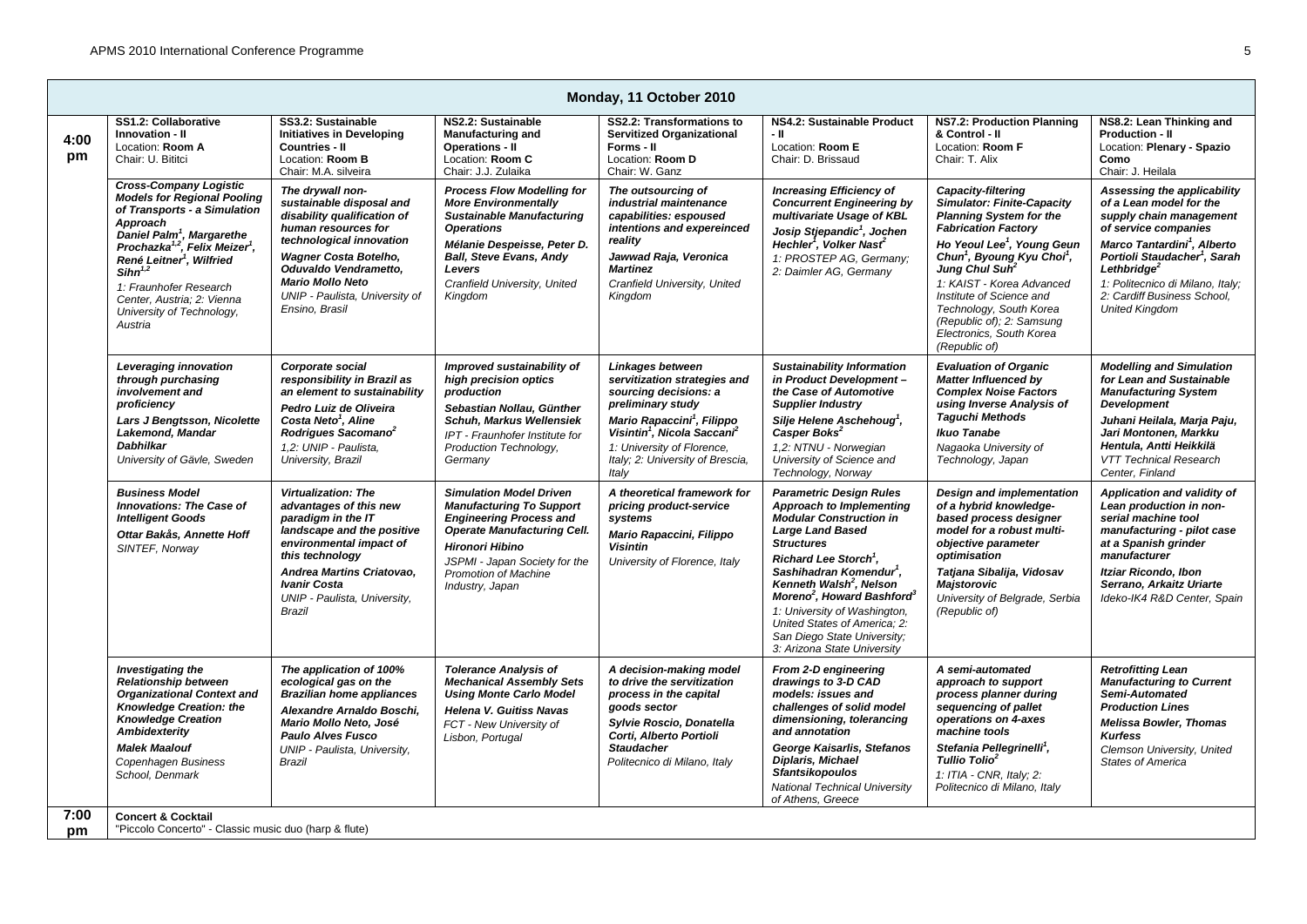| Tuesday, 12 October 2010 |                                                                                                                                                                                                                                                                                                                                    |                                                                                                                                                                                                                                                                                    |                                                                                                                                                                                                                                                                                                          |                                                                                                                                                                                                                                                                                                                                                  |                                                                                                                                                                                                                                                                                                                      |                                                                                                                                                                                                                                                                         |                                                                                                                                                                                                                                                                                                                                                                        |  |  |
|--------------------------|------------------------------------------------------------------------------------------------------------------------------------------------------------------------------------------------------------------------------------------------------------------------------------------------------------------------------------|------------------------------------------------------------------------------------------------------------------------------------------------------------------------------------------------------------------------------------------------------------------------------------|----------------------------------------------------------------------------------------------------------------------------------------------------------------------------------------------------------------------------------------------------------------------------------------------------------|--------------------------------------------------------------------------------------------------------------------------------------------------------------------------------------------------------------------------------------------------------------------------------------------------------------------------------------------------|----------------------------------------------------------------------------------------------------------------------------------------------------------------------------------------------------------------------------------------------------------------------------------------------------------------------|-------------------------------------------------------------------------------------------------------------------------------------------------------------------------------------------------------------------------------------------------------------------------|------------------------------------------------------------------------------------------------------------------------------------------------------------------------------------------------------------------------------------------------------------------------------------------------------------------------------------------------------------------------|--|--|
| 8:15<br>am               | <b>Open Registration Desk</b>                                                                                                                                                                                                                                                                                                      |                                                                                                                                                                                                                                                                                    |                                                                                                                                                                                                                                                                                                          |                                                                                                                                                                                                                                                                                                                                                  |                                                                                                                                                                                                                                                                                                                      |                                                                                                                                                                                                                                                                         |                                                                                                                                                                                                                                                                                                                                                                        |  |  |
| 9:00<br>am               | SS11.1: Managing<br><b>Operations Globally - I</b><br>Location: Room A<br>Chair: D. Corti                                                                                                                                                                                                                                          | SS3.3: Sustainable<br><b>Initiatives in Developing</b><br><b>Countries - III</b><br>Location: Room B<br>Chair: C. Villas Boas Almeida                                                                                                                                              | NS2.3: Sustainable<br><b>Manufacturing and</b><br><b>Operations - III</b><br>Location: Room C<br>Chair: H.V Guitiss Navas                                                                                                                                                                                | SS10.1: Supply Risk<br>Management - I<br>Location: Room D<br>Chair: R. Pinto                                                                                                                                                                                                                                                                     | NS4.3: Sustainable Product<br>- 111<br>Location: Room E<br>Chair: M. Messaadia                                                                                                                                                                                                                                       | <b>SS4.1: Product Service</b><br><b>System Engineering - I</b><br>Location: Room F<br>Chair: G. Pezzotta                                                                                                                                                                | NS10.1: Technologies - I<br>Location: Room G<br>Chair: J. Cassina                                                                                                                                                                                                                                                                                                      |  |  |
|                          | <b>Framework for assessing</b><br>the current strategic plant<br>role and deploying a<br>roadmap for its upgrading.<br>An empirical study within<br>a global operations<br>network<br>Miguel Mediavilla <sup>1</sup> , Ander<br>Errasti <sup>2</sup><br>1: UNED University, Spain;<br>2: Technical University of<br>Navarra, Spain | Automating the flow of<br>mineral oil insulating fluid<br>within the treatment plant<br>from the analysis of<br>physical-chemical<br>conditions of the oil<br>I.C Pires, M. Nogueira, F.<br>Vieira do Amaral, J.M Abe,<br>O. Vendrametto<br>UNIP - Paulista, University,<br>Brazil | Analysis and Modeling of<br><b>Tacit Strategy for</b><br><b>Teaching a Skilled Motion</b><br><b>Taking Lacrosse Swing as</b><br>an Example<br>Hajime Mizuyama <sup>1</sup> , Kayo<br>Yamada <sup>1</sup> , Kazuto Tanaka <sup>2</sup><br>1: Kyoto University, Japan;<br>2: Doshisha University,<br>Japan | An Investigation of the<br><b>Relationships Between</b><br><b>Supply Risk Awareness,</b><br>Assessment, Management,<br>and Supply Disruption<br><b>Occurrence</b><br>F. Pirola <sup>1</sup> , G. Zsidisin <sup>2</sup> , S.<br>Waaner<br>1: University of Bergamo.<br>Italy; 2: Bowling Green State<br>University; 3: ETH Zurich,<br>Switzerland | <b>Set Based Engineering and</b><br>Eco-efficient design<br>selection at conceptual<br>phase of product design<br>and development process<br>Endris Temam Kerga <sup>1</sup> ,<br>Sergio Terzi <sup>2</sup> , Marco<br>Taisch <sup>1</sup><br>1: Politecnico di Milano,<br>Italy; 2: University of<br>Bergamo, Italy | A methodology to support<br>the development of<br>integrated product-service<br>solutions.<br><b>Filippo Visintin</b><br>University of Florence, Italy                                                                                                                  | <b>RFID System Project for</b><br><b>Enhancing Blood Supply Chain</b><br><b>Safety and Blood Transfusion</b><br><b>Center Productivity</b><br>Pier Francesco Orrù <sup>1</sup> , Gianluca<br>Borelli <sup>2</sup> , Maria Teresa Pilloni <sup>1</sup> ,<br><b>Francesco Zedda</b><br>1: University of Cagliari, Italy; 2:<br>AOB - G.Brotzu Hospital Company,<br>Italy |  |  |
|                          | The sustainable utilization<br>of human resources in<br>global product<br>development<br>Zaza Nadja Lee Hansen,<br><b>Lauge Baungaard</b><br>Rasmussen, Mette Sanne<br>Hansen, Peter Jacobsen,<br>Saeema Ahmed-<br><b>Kristensen</b><br><b>Technical University of</b><br>Denmark, Denmark                                         | <b>Commitment of world-</b><br>class companies with the<br><b>GRI</b> model for<br>environmental<br>sustainability<br>Nicola Acquaviva Neto,<br>Pedro Luiz de Oliveira<br><b>Costa Neto</b><br>UNIP - Paulista, University,<br>Brazil                                              | Short-time forecasting of<br>renewable production<br>energy in solar<br>photovoltaic installations<br><b>Beatrice Lazzerini, Marco</b><br>Cococcioni. Eleonora<br>D'Andrea, Sara Lioba Volpi<br>University of Pisa, Italy                                                                                | <b>Risk Management in</b><br><b>Supply Chains: A Solution</b><br>or Part of the Problem?<br><b>Helen Peck</b><br>Cranfield University, United<br>Kinadom                                                                                                                                                                                         | A framework for the<br>desian of sustainable<br>product-service systems<br><b>Daniel Brissaud, Alan</b><br>Lelah<br>University of Grenoble,<br>France                                                                                                                                                                | A Methodology for<br><b>Generating Simulation</b><br><b>Scenarios through Design</b><br>of Experiments to Improve<br><b>Emergency Department</b><br><b>Processes</b><br>Maya Kaner, Tamar<br>Gadrich, Shuki Dror<br>ORT Braude College, Israel                          | <b>Demand-driven Supply Chains</b><br>with RFID and EPCIS - does IT<br>matter?<br>Heidi Carin Dreyer <sup>1</sup> , Anita<br>Romsdal <sup>1</sup> , Jan Ola Strandhagen <sup>2</sup> ,<br>Ragnhild Bjartnes <sup>2</sup><br>1: NTNU - Norwegian University of<br>Science and Technology, Norway;<br>2: SINTEF, Norway                                                  |  |  |
|                          | <b>ICTs Contribution to</b><br><b>Global Logistics</b><br><b>Sustainability</b><br>Ruth Carrasco-Gallego,<br>Ana Moreno-Romero<br>Polytechnic University of<br>Madrid, Spain                                                                                                                                                       | Selection of indicators of<br>sustainable development<br>for supply chain using the<br>multi criteria analysis<br>Irenilza de Alencar Nääs.<br>José Alberto Yemal<br>UNIP - Paulista, University,<br>Brazil                                                                        | Towards the Factory of the<br><b>Future in High-Tech</b><br><b>Industries</b><br>Torbjørn H. Netland, Jan<br>Ola Strandhagen, Marte P.<br><b>Buvik, Lars Skielstad,</b><br>Johan E. Ravn, Gaute<br>Knutstad, Tore Nilssen<br>SINTEF/NTNU, Norway                                                         | <b>Assessing Supply Chain</b><br><b>Risk Adopting Reliability</b><br><b>Tools</b><br>S. Nurmaya Musa <sup>1,3</sup> , Paola<br>Cocca <sup>2</sup> , Ou Tang <sup>1</sup><br>1: Linköping University,<br>Sweden; 2: University of<br>Brescia, Italy; 3: University<br>of Malaya, Malaysia                                                         | The role of human aspects<br>in design for sustainability<br>strategies and approaches<br>Elli Verhulst <sup>1,2</sup> , Casper<br>Boks <sup>2</sup><br>1: Artesis University College<br>of Antwerp, Belgium; 2:<br>NTNU - Norwegian<br>University of Science and<br>Technology, Norway                              | <b>ISIR: Informed Sensitised</b><br><b>Intelligent Response - A</b><br><b>Framework for PSS</b><br><b>Characteristics</b><br>Romana Salmah Hussain,<br>Lockett, Helen; Kingston,<br>Jenny; Alcock, Jeff;<br>Vasantha, Gokula<br>Cranfield University, United<br>Kingdom | A Product Traceability and<br><b>Authentication Framework for</b><br><b>Verifying Genuine Products in</b><br>the Product Lifecvcle<br><b>Michael Abramovici, Matthias</b><br><b>Flohr. Andreas Krebs</b><br>ITM - Ruhr University of Bochum,<br>Germany                                                                                                                |  |  |
|                          | Model/Framework for<br><b>Continuous Improvement</b><br>Programme development<br>to gain sustainable<br>performance improvement<br>in manufacturing facilities:<br>an empirical study<br>J.A Eguren, A. Goti, L.<br>Pozueta, C. Jaca                                                                                               | <b>Supply and Reverse</b><br>Supply Chains in the<br><b>Brazilian Electro-Medical</b><br><b>Equipment Industry: A</b><br><b>Multiple Case Study for</b><br><b>Compliance with WEEE</b><br>and RoHS Directives<br>M.A Silveira, R. Gardesani,<br>A.K da Silva Bueno <sup>1</sup>    | <b>The Impact of Facilitation</b><br>on the Quality of<br><b>Communication in Virtual</b><br><b>Collaborative Teamwork</b><br><b>Timo Haukola</b><br>Päivi Pöyry-Lassila<br>Anna Salmi<br>Aalto University, Finland                                                                                      |                                                                                                                                                                                                                                                                                                                                                  | <b>Concurrent Assessment of</b><br>Value Proposition in early<br><b>Innovation Phases</b><br>Ingo Westphal, Marcus<br>Seifert, Klaus-Dieter<br><b>Thoben</b><br><b>BIBA</b> - Bremen Institute for<br>Production and Logistics,<br>Germany                                                                           | <b>Product-Service Systems</b><br>Development based on<br><b>Project Management: The</b><br><b>Definition Sequence</b><br><b>Thecle Alix, Bruno</b><br>Vallespir<br><b>IMS</b> - University of<br>Bordeaux, France                                                      | <b>Smart Flow of Goods:</b><br><b>Experiences from RFID Pilots in</b><br><b>Fresh Food Supply Chains</b><br>Ragnhild Bjartnes <sup>1</sup> , Anita<br>Romsdal <sup>2</sup> , Heidi Carin Dreyer <sup>2</sup> ,<br>Jan Ola Strandhagen <sup>1</sup><br>1: SINTEF, Norway; 2: NTNU,<br>Norway                                                                            |  |  |
| 10:30<br>am              | Coffee Break - Location: Restaurant                                                                                                                                                                                                                                                                                                |                                                                                                                                                                                                                                                                                    |                                                                                                                                                                                                                                                                                                          |                                                                                                                                                                                                                                                                                                                                                  |                                                                                                                                                                                                                                                                                                                      |                                                                                                                                                                                                                                                                         |                                                                                                                                                                                                                                                                                                                                                                        |  |  |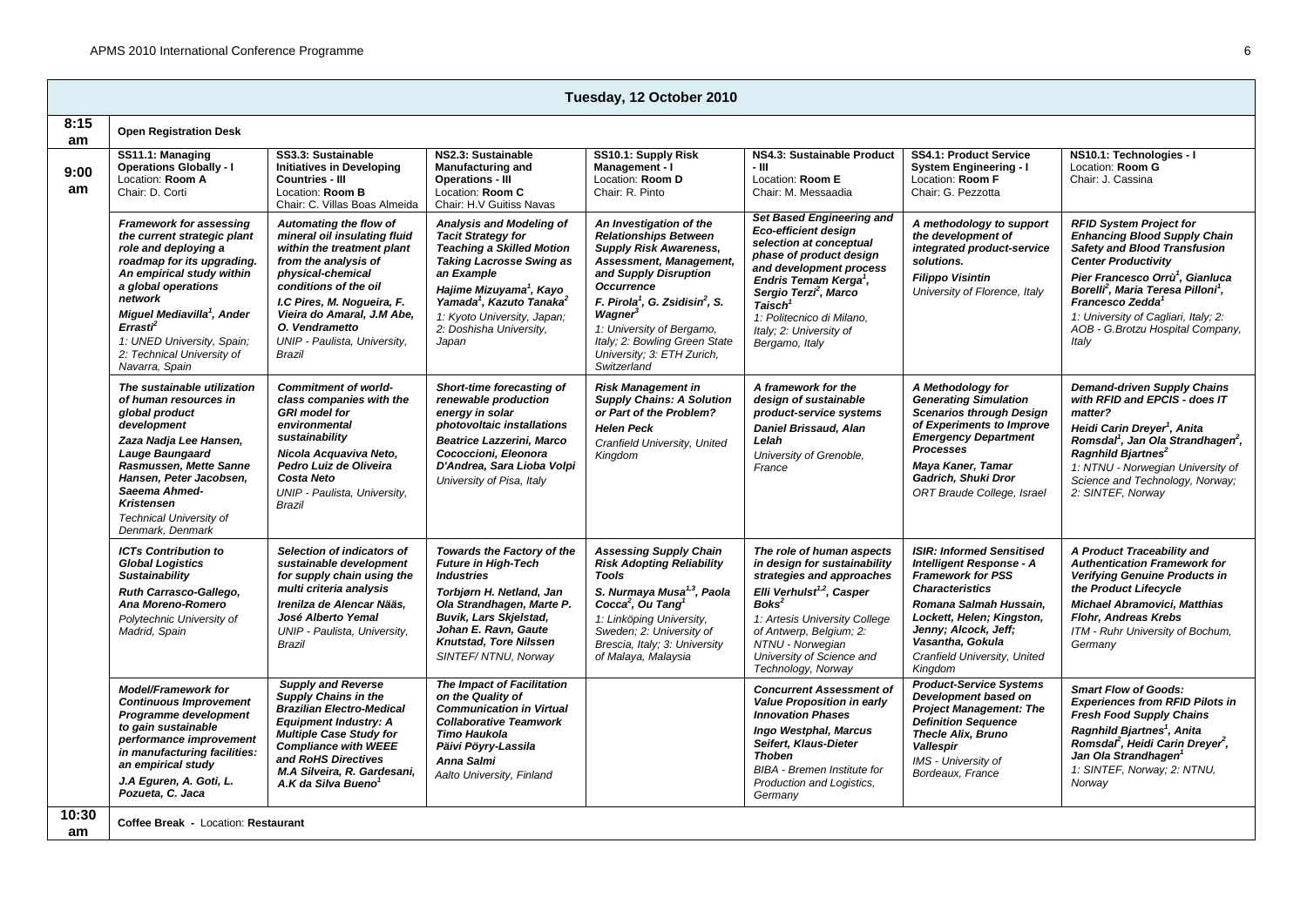|             | Tuesday, 12 October 2010                                                                                                                                                                                                                                                                                                                                                |                                                                                                                                                                                                                                                                        |                                                                                                                                                                                                                                                                                                                                                                   |                                                                                                                                                                                                                                                                                                             |                                                                                                                                                                                                                                                                                              |                                                                                                                                                                                                                                                                                                                      |                                                                                                                                                                                                                                                                  |  |  |  |
|-------------|-------------------------------------------------------------------------------------------------------------------------------------------------------------------------------------------------------------------------------------------------------------------------------------------------------------------------------------------------------------------------|------------------------------------------------------------------------------------------------------------------------------------------------------------------------------------------------------------------------------------------------------------------------|-------------------------------------------------------------------------------------------------------------------------------------------------------------------------------------------------------------------------------------------------------------------------------------------------------------------------------------------------------------------|-------------------------------------------------------------------------------------------------------------------------------------------------------------------------------------------------------------------------------------------------------------------------------------------------------------|----------------------------------------------------------------------------------------------------------------------------------------------------------------------------------------------------------------------------------------------------------------------------------------------|----------------------------------------------------------------------------------------------------------------------------------------------------------------------------------------------------------------------------------------------------------------------------------------------------------------------|------------------------------------------------------------------------------------------------------------------------------------------------------------------------------------------------------------------------------------------------------------------|--|--|--|
| 11:00<br>am | SS11.2: Managing<br><b>Operations Globally - II</b><br>Location: Room A<br>Chair: A. Errasti                                                                                                                                                                                                                                                                            | SS3.4: Sustainable<br><b>Initiatives in Developing</b><br><b>Countries - IV</b><br>Location: Room B<br>Chair: P.L. de Oliveira Costa<br>Neto                                                                                                                           | NS2.4: Sustainable<br><b>Manufacturing and</b><br><b>Operations - IV</b><br>Location: Room C<br>Chair: J.O Strandhagen                                                                                                                                                                                                                                            | SS10.2: Supply Risk<br>Management - II<br>Location: Room D<br>Chair: R. Pinto                                                                                                                                                                                                                               | NS7.3: Production<br>Planning & Control - III<br>Location: Room E<br>Chair: M. Tucci                                                                                                                                                                                                         | <b>SS4.2: Product Service</b><br><b>System Engineering - II</b><br>Location: Room F<br>Chair: R. Karni                                                                                                                                                                                                               | NS10.2: Technologies - II<br>Location: Room G<br>Chair: S. Childe                                                                                                                                                                                                |  |  |  |
|             | How to adapt the<br>management control<br>system to the<br>internationalization<br>process<br>Deborah Agostino,<br>Michela Arnaboldi,<br><b>Donatella Corti</b><br>Politecnico di Milano, Italy                                                                                                                                                                         | Competitive advantage<br>based on technological<br>innovation - the case of<br><b>Marcopolo</b><br>Jorge Monteiro Junior,<br>Oduvaldo Vendrametto<br>UNIP - Paulista, University,<br>Brazil                                                                            | Life cycle simulation: a<br>state of the art analysis<br>Paolo Rosa <sup>1</sup> , Marco<br>Garetti <sup>1</sup> , Francesca Pozzi <sup>1</sup> ,<br>Sergio Terzi <sup>2</sup><br>1: Politecnico di Milano.<br>Italy; 2: University of<br>Bergamo, Italy                                                                                                          | A Dynamic Systems<br><b>Approach to Production</b><br><b>Management in the</b><br><b>Automotive Industry</b><br>Vasco Figueiredo Teles <sup>1</sup> ,<br>Francisco Restivo <sup>2</sup><br>1: MIT Portugal Program -<br>University of Porto, Portugal;<br>2: LIACC - University of<br>Porto, Portugal       | <b>Batch Cyclic Scheduling</b><br>with setups. A multi-<br>objective approach<br>Jorge Arturo Martínez<br>Ortiz <sup>1</sup> , Jose Pedro Garcia<br>Sabater <sup>2</sup> , Carlos Andrés<br>Romano <sup>2</sup><br>1: Monterrey Technological<br>Institute. Mexico: 2: ROGLE<br>/ UPV, Spain | A Methodological<br>approach to engineer a<br><b>Product-Service System</b><br>Giuditta Pezzotta, Sergio<br>Cavalieri<br>University of Bergamo, Italy                                                                                                                                                                | <b>IT Strategies and Corporate</b><br><b>Results: an Empirical Study</b><br>Andrea Masini <sup>2</sup> , Marco Perona <sup>1</sup> ,<br>Alessandro Sicco <sup>1</sup><br>1: University of Brescia, Italy; 2:<br>London Business School, United<br>Kingdom        |  |  |  |
|             | The Reconfigurability of<br><b>Dynamically Integrated</b><br><b>Manufacturing System-</b><br><b>An Experimental Study</b><br>Naihui He, David Z. Zhang<br>University of Exeter, United<br>Kingdom                                                                                                                                                                       | Dealing with the<br><b>Substitution of Tin-Lead</b><br><b>Solders in Developing</b><br><b>Countries</b><br>Marco Antonio Madureira,<br>Biagio Fernando Giannetti,<br>Silvia Helena Bonilla.<br>Cecilia M.V.B. Almeida<br>UNIP - Paulista, University,<br><b>Brazil</b> | <b>Gantt chart Simulation</b><br>based Job Change<br><b>Planning for LCD Industry</b><br>Taedong Kim <sup>1</sup> , B.K. Choi <sup>1</sup> ,<br>Donghun Kang <sup>1</sup> ,<br>JunYoung Lee <sup>'</sup> .<br>Duckwoong Lee <sup>1</sup> , JaeHee<br>Kim <sup>2</sup><br>1: KAIST, South Korea<br>(Republic of): 2: Hankook<br>Tire, South Korea (Republic<br>of) | <b>Development and</b><br><b>Implications of Power</b><br><b>Relationships between</b><br><b>Chinese and Western</b><br><b>Companies</b><br>Oliver Schneider <sup>1</sup> , Robert<br>Alard <sup>1</sup> , Oehmen, Josef <sup>2</sup><br>1: ETH Zurich. Switzerland:<br>2: MIT, United States of<br>America | A Facility Layout<br><b>Formulation and Hybrid</b><br><b>Particle Swarm</b><br><b>Optimization for Resource-</b><br><b>Constrained Project</b><br><b>Scheduling Problem</b><br>Qiong Jia, Yoonho Seo,<br><b>Minseok Seo</b><br>Korea University, South<br>Korea (Republic of)                | <b>Critical Factors for</b><br><b>Managing the</b><br><b>Implementation and</b><br><b>Diffusion of Eco-Efficient</b><br><b>Product-Service Systems:</b><br><b>Insights from Innovation</b><br><b>Sciences and Companies'</b><br><b>Experiences</b><br><b>Fabrizio Ceschin</b><br>Politecnico di Milano, Italy        | Designing and Managing<br><b>Sustainable IT Service Systems</b><br>Mariagrazia Fugini, G.R.<br>Gangadharan, Barbara Pernici<br>Politecnico di Milano, Italy                                                                                                      |  |  |  |
|             | <b>Integrative Production</b><br><b>Technology - 9 Success</b><br><b>Factors to Keep</b><br><b>Production in High Wage</b><br><b>Countries</b><br>Tobias Brosze <sup>1</sup> , Stefan<br>Kompa <sup>1</sup> , Volker Stich <sup>1</sup> ,<br>Peter Burggräf <sup>2</sup><br>1: FIR RWTH - Aachen<br>University, Germany; 2: WZL<br>RWTH - Aachen University,<br>Germany | Is the development of<br><b>Brazilian Biofuel Network</b><br>sustainable?<br><b>Mario Mollo Neto.</b><br>Oduvaldo Vendrametto.<br><b>Robert Ari Waker</b><br>UNIP - Paulista, University,<br>Brazil                                                                    | Sustainable storage<br>assignment in AS/RSs<br>Antonella Meneghetti<br>University of Udine, Italy                                                                                                                                                                                                                                                                 | Redesigning food supply<br>chains to improve<br>performance robustness<br>using vulnerability<br>profiling<br>Jelena V. Vlajic, Sander<br>W.M. van Lokven. Rene<br>Haiiema, Jack G.A.J. van<br>der Vorst<br>Wageningen University, The<br>Netherlands                                                       | The Relative Stability of a<br><b>Product Mix</b><br>Peter Nielsen, Izabela<br>Nielsen, Kenn Steaer-<br>Jensen<br>Aalborg University, Denmark                                                                                                                                                | <b>Goal-Driven Service</b><br><b>Process Redesign:</b><br><b>Conflict Resolution</b><br>through TRIZ Principles<br>Reuven Karni <sup>1</sup> , Maya<br>Kaner <sup>2</sup> , Matias Dubin <sup>2</sup><br>1: Shenkar College of<br>Engineering and Design,<br>Israel: 2: Ort-Braude College<br>of Engineering, Israel | <b>ICT Integration for Automatic</b><br><b>Real-time Production Planning</b><br>and Control: A Concept Note<br>Emrah Arica <sup>1</sup> , Daryl Powell <sup>2</sup><br>1: SINTEF, Norway; 2: NTNU -<br>Norwegian University of Science<br>and Technology, Norway |  |  |  |
|             | Supply Chain Planning in<br><b>Open Business</b><br><b>Environment based on</b><br><b>Business Patterns</b><br>Hanil Jeong <sup>1</sup> , Jinwu Seo <sup>2</sup> ,<br>Dongmyung Lee <sup>2</sup> , Jinwoo<br>Park <sup>2</sup><br>1: Daejeon University, South<br>Korea (Republic of); 2: Seoul<br>National University, South<br>Korea (Republic of)                    | An Assessment Model for<br><b>Hydrogen Production</b><br><b>Technology and</b><br><b>Application in Taiwan</b><br>Pao-Long Chang, Chiung-<br>Wen Hsu. Chih-Min Hsiuna<br>Feng Chia University,<br>Taiwan, Republic of China                                            |                                                                                                                                                                                                                                                                                                                                                                   |                                                                                                                                                                                                                                                                                                             | Automating and<br><b>Optimizing Production</b><br><b>Planning with a Two Level</b><br><b>Multi-Criteria-Lot Sizing</b><br><b>Method</b><br><b>Daniel Brodkorb, Wilhelm</b><br><b>Dangelmaier</b><br>University of Paderborn,<br>Germany                                                      | <b>Understanding the Use</b><br><b>Value Dimensions of</b><br><b>Outsourced Maintenance</b><br><b>Services</b><br>Amir Toossi, Helen<br>Lockett, Jawwad Raja,<br><b>Veronica Martinez</b><br>Cranfield University, United<br>Kingdom                                                                                 | Value added by interoperable<br>information systems in spread<br>production networks<br>Dirk Oedekoven, Günther Schuh<br>FIR RWTH - Aachen University,<br>Germany                                                                                                |  |  |  |
| 12:30<br>pm | Lunch - Location: Restaurant                                                                                                                                                                                                                                                                                                                                            |                                                                                                                                                                                                                                                                        |                                                                                                                                                                                                                                                                                                                                                                   |                                                                                                                                                                                                                                                                                                             |                                                                                                                                                                                                                                                                                              |                                                                                                                                                                                                                                                                                                                      |                                                                                                                                                                                                                                                                  |  |  |  |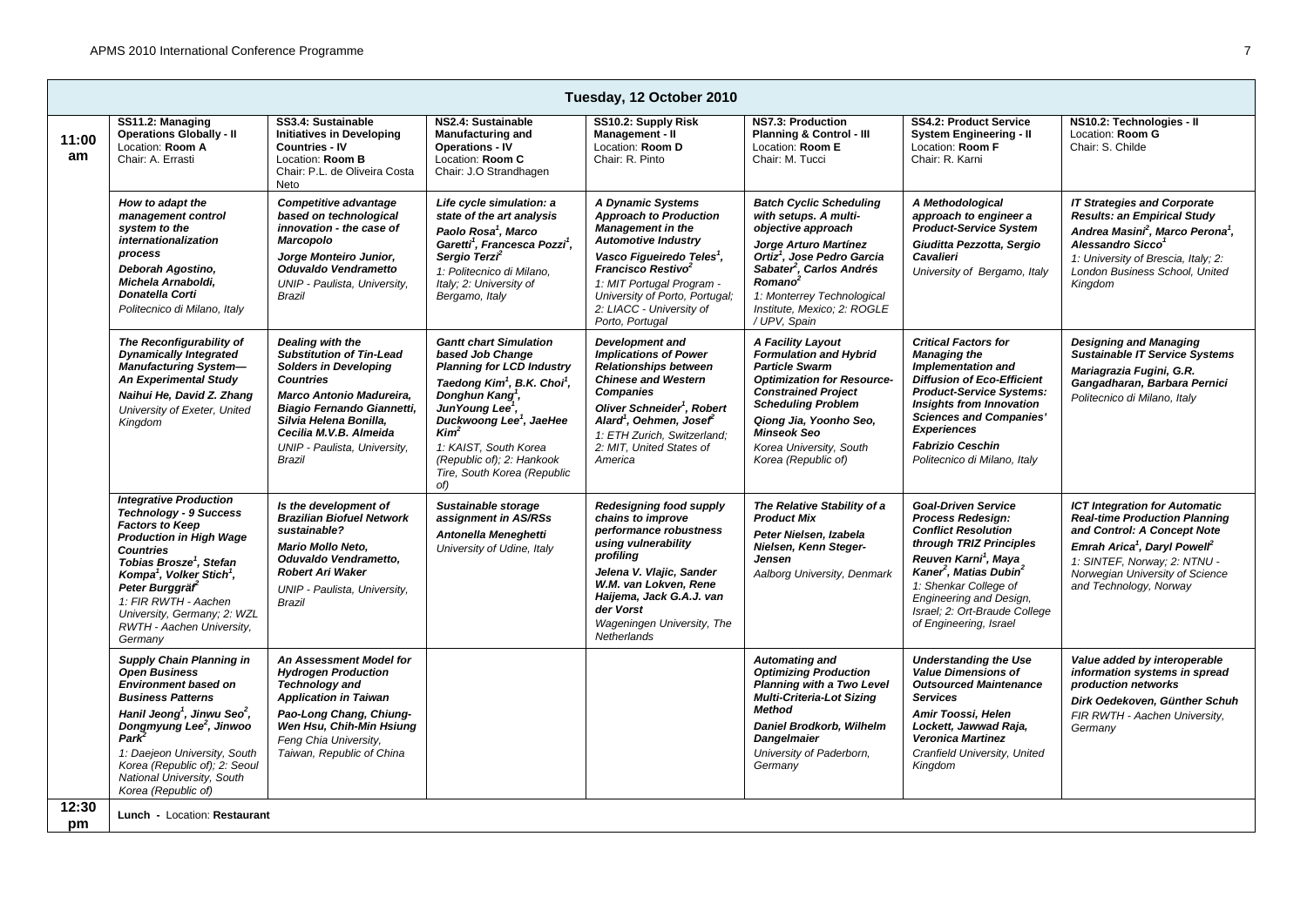|            | Tuesday, 12 October 2010                                                                                                                                                                                                                           |                                                                                                                                                                                                                                                                                                                                                                                                                     |                                                                                                                                                                                                                                                                                                                                                                    |                                                                                                                                                                                                                                                                                                       |                                                                                                                                                                                                                                                                              |                                                                                                                                                                                                                                                                                                                                                |  |  |  |  |  |
|------------|----------------------------------------------------------------------------------------------------------------------------------------------------------------------------------------------------------------------------------------------------|---------------------------------------------------------------------------------------------------------------------------------------------------------------------------------------------------------------------------------------------------------------------------------------------------------------------------------------------------------------------------------------------------------------------|--------------------------------------------------------------------------------------------------------------------------------------------------------------------------------------------------------------------------------------------------------------------------------------------------------------------------------------------------------------------|-------------------------------------------------------------------------------------------------------------------------------------------------------------------------------------------------------------------------------------------------------------------------------------------------------|------------------------------------------------------------------------------------------------------------------------------------------------------------------------------------------------------------------------------------------------------------------------------|------------------------------------------------------------------------------------------------------------------------------------------------------------------------------------------------------------------------------------------------------------------------------------------------------------------------------------------------|--|--|--|--|--|
| 2:00<br>pm | SS8.1: New Product<br>Introduction and<br>Innovation in the 21st<br>Century - I<br>Location: Room A<br>Chair: A. Bouras                                                                                                                            | SS3.5: Sustainable<br><b>Initiatives in Developing</b><br><b>Countries - V</b><br>Location: Room B<br>Chair: M. Mollo Neto                                                                                                                                                                                                                                                                                          | NS3.1: Sustainable Supply<br><b>Chain Management - I</b><br>Location: Room C<br>Chair: G. von Cieminsky                                                                                                                                                                                                                                                            | SS5.1: Product-Related<br><b>Service Delivery Networks</b><br>Design, Management and<br>Optimization<br>Location: Room D<br>Chair: M. Rapaccini                                                                                                                                                       | NS7.4: Production<br><b>Planning &amp; Control - IV</b><br>Location: Room E<br>Chair: B. Grabot                                                                                                                                                                              | NS6.1: Performance<br><b>Management and</b><br>Sustainability - I<br>Location: Room F<br>Chair: H.C Dreyer                                                                                                                                                                                                                                     |  |  |  |  |  |
|            | <b>Composite Eco-design</b><br><b>Nicolas Perry, Olivier</b><br>Mantaux, François-Xavier<br>Kromm, Aurélie Pilato<br>University of Bordeaux 1.<br>France                                                                                           | Comparative analysis of<br>the application of<br>sustainability concepts in<br>coffee bean production in<br><b>Brazil</b><br>I. de Alencar Nääs, J.G<br>Mendes dos Reis, Hélio C.<br>de Araújo, P.L de Oliveira<br>Costa Neto, J.M Abe<br>UNIP - Paulista, University,<br><b>Brazil</b>                                                                                                                             | The Challenge of being<br>both Cost Efficient and<br><b>Responsive: Analysing the</b><br><b>Supply Chain Design of</b><br>Ericsson, the Telecom<br><b>Equipment Maker</b><br>Robin von Haartman<br>University of Gävle, Sweden                                                                                                                                     | <b>Cross Training Policies in</b><br>a Maintenance Field<br><b>Service Organization</b><br>Pieter Colen, Marc<br>Lambrecht<br>KU Leuven, Belgium                                                                                                                                                      | A Decentralized Approach<br>for Coordinating<br><b>Production and</b><br><b>Transportation Planning</b><br>Zhen Zhen Jia, Jean-<br><b>Christophe Deschamps,</b><br>Rémy Dupas<br>University of Bordeaux 1,<br>France                                                         | <b>Performance Analysis of</b><br>the Compliance to Delivery<br><b>Dates of Enterprises</b><br>operating in Production<br><b>Networks</b><br>Hendrik Jähn<br>Chemnitz University of<br>Technology, Germany                                                                                                                                     |  |  |  |  |  |
|            | Indices to support the<br><b>Design for Disassembly</b><br>product evaluation during<br>the design process<br>Michele Germani, Claudio<br>Favi, Marco Mandolini<br>Polytechnic University of<br>Marche, Italy                                      | <b>Metrics for Achieving</b><br><b>Optimized Mainframe</b><br><b>Processing Capacity</b><br><b>Utilization Aiming at</b><br><b>Reducing Power</b><br><b>Consumption</b><br><b>Antonio Cesar Sartoratto</b><br>Dias, Ivanir Costa<br>UNIP - Paulista, University,<br>Brazil                                                                                                                                          | <b>International Supplier</b><br><b>Networks and Supply</b><br>Chain Integration:<br>Lessons from a Survey on<br><b>Their Impact on Delivery</b><br>Performance<br>Pamela Danese <sup>1</sup> , Marco<br>Formentini <sup>2</sup> , Pietro<br>Romano <sup>2</sup> , Thomas<br><b>Bortolotti</b><br>1: University of Padova, Italy;<br>2: University of Udine, Italy | <b>Responding To The Eco-</b><br><b>Sustainability Logistics</b><br><b>Challenge: Using Sensor</b><br><b>Information To Increase</b><br>The Eco-Effectiveness Of<br><b>The Transportation Chain</b><br><b>Alexander Christian</b><br>Skorna, Andreas Hinz<br>University of St. Gallen,<br>Switzerland | <b>Minimization of kilometric</b><br>cost on the Vehicle<br><b>Routing Problem with</b><br>Heterogeneous fleet,<br><b>Mixed Backhauls, and</b><br>Time Windows using the<br><b>Particle Swarm</b><br><b>Optimization</b><br>F. Belmecheri, C.Prins, F.<br>Yalaoui, L. Amodeo | Sustainability metrics: an<br>evaluation methodology<br>for warehousing<br><b>Marco Taisch, Daniele</b><br><b>Tessarolo, Manuel</b><br>Morganti, Jacopo Cassina,<br>Lorenzo Sala<br>Politecnico di Milano, Italy                                                                                                                               |  |  |  |  |  |
|            | <b>Product Portfolio</b><br><b>Environmental</b><br><b>Performance Analysis -</b><br>applied to room air-<br>conditioner market in<br>Japan<br>Jan Dusek, Yoshiro<br><b>Fukuda</b><br>Hosei University, Japan                                      | <b>Building with sugar and</b><br>corn<br>Jorge Pinto <sup>1</sup> , Anabela<br>Paiva <sup>2</sup> , Ana Costa <sup>1</sup> , Pedro<br>Tavares <sup>1</sup> , Lizete<br>Fernandes <sup>1</sup> , Antonio<br>Murta <sup>1</sup> , Humberto Varum <sup>3</sup><br>1: University of Tras-os-<br>Montes and Alto Douro.<br>Portugal; 2: University of<br>Beira Interior, Portugal; 3:<br>University of Aveiro, Portugal | <b>Supply Chain Game:</b><br>Development of an E-<br>learning tool for skills<br>training of supply chain<br>operations management<br>Shigeki Umeda, Takahiro<br>Hata<br>Musashi University, Japan                                                                                                                                                                 | <b>Sustainable Product-</b><br><b>Service Ecosystems</b><br><b>Monitoring</b><br>Régis Aubry, Frédérique<br><b>Biennier, Sébastien</b><br>George, Mathieu<br><b>Maranzana</b><br><b>INSA - LIESP French</b><br><b>Engineering University of</b><br>Lyon, France                                       | Why is there a mismatch<br>between operation times<br>in the planning systems<br>and the times in reality?<br>Peter Martin Almström,<br><b>Mats Winroth</b><br>Chalmers University of<br>Technology, Sweden                                                                  | Measuring performance in<br>knowledge intensive<br>healthcare services<br>Carmen de Pablos <sup>1</sup> ,<br>Enrique de la Puerta <sup>2</sup> ,<br>David López <sup>3</sup> , Maria O.<br>Valentin <sup>4</sup><br>1: Rey Juan Carlos<br>University, Spain; 2: I.E.<br>Business School, Spain; 3:<br>University of León, Spain;<br>ONT, Spain |  |  |  |  |  |
|            | Automotive part eco-<br>design using end-of-life<br>treatment cost<br>assessment and value<br>conservation<br>L. Chemineau <sup>1,2</sup> , D.<br>Froelich <sup>1</sup> , F. Abraham <sup>2</sup><br>1: ParisTech, France;<br>2:Renault SA. France | A sustainable energy<br>supply model applied to<br>an industrial fishery in<br>Laâyoune, Western Sahara<br>Marc Setzpfand, Wubbo J.<br>Ockels, Joris A. Melkert<br>Delft University of<br>Technology, The<br>Netherlands                                                                                                                                                                                            | <b>Green Supply Chain</b><br><b>Practices (GSCP)</b><br><b>Adoption: Understanding</b><br><b>Motivations and Barriers</b><br>among 3PLs<br>Sara Perotti, Guido J.L.<br>Micheli, Enrico Cagno<br>Politecnico di Milano, Italy                                                                                                                                       | <b>System Dynamics</b><br>modeling for Product-<br><b>Service Systems A case</b><br>study in the agri-machine<br>industry<br>E. Legnani, S. Cavalieri,<br>A.C Marquez, V. González<br>Díaz                                                                                                            | <b>New trends and</b><br>challenges in Transfer<br><b>Line Balancing</b><br>Mohamed Essafi <sup>1,2</sup> , Xavier<br>Delorme <sup>1</sup> , Alexandre<br>Dolgui <sup>1</sup><br>1: EMSE. France: 2:<br>University of Grenoble,<br>France                                    | A structured approach to<br>implement Performance<br><b>Measurement Software</b><br>Tools based on reference<br>models<br><b>Guillaume Vicien, Yves</b><br>Ducq, Bruno Vallespir<br><b>IMS</b> - University of Bordeaux<br>1. France                                                                                                           |  |  |  |  |  |
| 3:30<br>pm | Coffee Break - Location: Restaurant                                                                                                                                                                                                                |                                                                                                                                                                                                                                                                                                                                                                                                                     |                                                                                                                                                                                                                                                                                                                                                                    |                                                                                                                                                                                                                                                                                                       |                                                                                                                                                                                                                                                                              |                                                                                                                                                                                                                                                                                                                                                |  |  |  |  |  |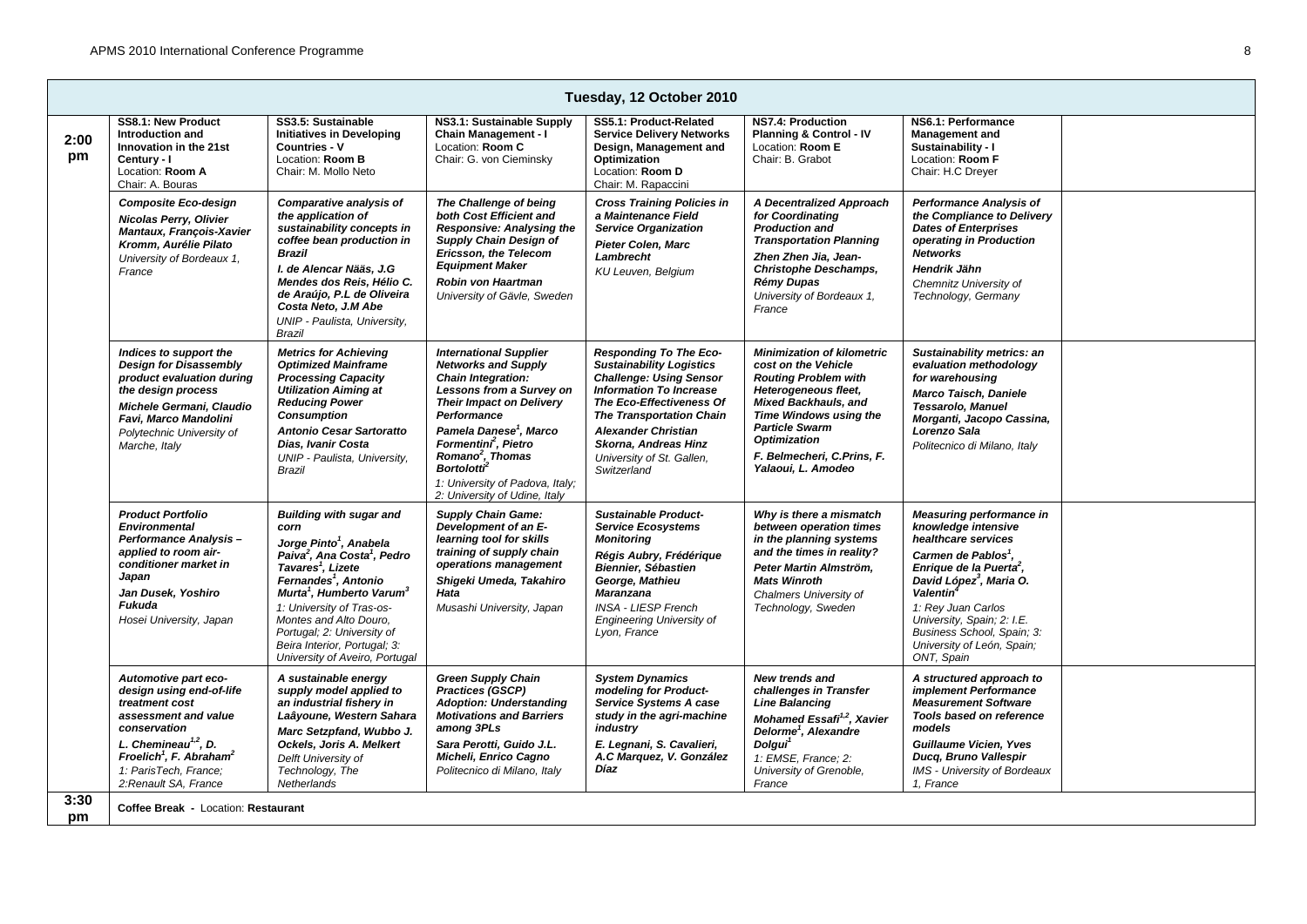|            | Tuesday, 12 October 2010                                                                                                                                                                                                                                                                                                                                                         |                                                                                                                                                                                                                                                                                                                                                                  |                                                                                                                                                                                                                                                                                                                                     |                                                                                                                                                                                                                                                                                                                                                  |                                                                                                                                                                                                                                                                                                                                                                                                                                                               |                                                                                                                                                                                                                                                                                                           |  |  |  |  |  |
|------------|----------------------------------------------------------------------------------------------------------------------------------------------------------------------------------------------------------------------------------------------------------------------------------------------------------------------------------------------------------------------------------|------------------------------------------------------------------------------------------------------------------------------------------------------------------------------------------------------------------------------------------------------------------------------------------------------------------------------------------------------------------|-------------------------------------------------------------------------------------------------------------------------------------------------------------------------------------------------------------------------------------------------------------------------------------------------------------------------------------|--------------------------------------------------------------------------------------------------------------------------------------------------------------------------------------------------------------------------------------------------------------------------------------------------------------------------------------------------|---------------------------------------------------------------------------------------------------------------------------------------------------------------------------------------------------------------------------------------------------------------------------------------------------------------------------------------------------------------------------------------------------------------------------------------------------------------|-----------------------------------------------------------------------------------------------------------------------------------------------------------------------------------------------------------------------------------------------------------------------------------------------------------|--|--|--|--|--|
| 4:00<br>pm | SS8.2: New Product<br>Introduction and<br>Innovation in the 21st<br>Century - II<br>Location: Room A<br>Chair: A. Bernard                                                                                                                                                                                                                                                        | NS1.1: Strategy for<br>Sustainability - I<br>Location: Room B<br>Chair: M. Garetti                                                                                                                                                                                                                                                                               | NS3.2: Sustainable Supply<br><b>Chain Management - II</b><br>Location: Room C<br>Chair: S. Cavalieri                                                                                                                                                                                                                                | SS6.1: Risk Management<br>as a Powerful Means for<br>Sustainability<br>Location: Room D<br>Chair: E. Cagno                                                                                                                                                                                                                                       | <b>NS7.5: Production</b><br>Planning & Control - V<br>Location: Room E<br>Chair: D. Kiritsis                                                                                                                                                                                                                                                                                                                                                                  | NS6.2: Performance<br><b>Management</b> and<br>Sustainability - II<br>Location: Room F<br>Chair: F. Visintin                                                                                                                                                                                              |  |  |  |  |  |
|            | <b>PLM</b> perspectives in<br>mechatronic systems<br>design<br>Matthieu Bricogne <sup>1</sup> ,<br>Nadège Troussier <sup>1</sup> , Louis<br>Rivest <sup>2</sup> , Benoît Eynard <sup>1</sup><br>1: UTC - Technological<br>University of Compiegne,<br>France: 2: ETS - Montréal<br>Advanced School of<br>Technology, Canada                                                      | Proposal of a reference<br>sustainability framework<br>Paolo Rosa <sup>1</sup> , Endris<br>Kerga <sup>1</sup> , Bartolomeo Pio<br>Cammarino <sup>1</sup> , Sergio Terzi <sup>2</sup><br>1: Politecnico di Milano,<br>Italy; 2: University of<br>Bergamo, Italy                                                                                                   | <b>Green Supply Chain</b><br><b>Management: A Case</b><br><b>Study Analysis of the</b><br><b>Automotive Industry</b><br>Susana Garrido Azevedo <sup>1</sup> .<br>Helena Helena Carvalho <sup>2</sup> ,<br>V. Cruz Machado <sup>2</sup><br>1: University of Beira<br>Interior, Portugal; 2: New<br>University of Lisbon,<br>Portugal | Can supply chain risk<br>management improve firm<br>performance? A focal firm<br>perspective<br>Enrico Cagno, Guido J.L.<br>Micheli, Antonio Russo<br>Politecnico di Milano, Italy                                                                                                                                                               | <b>Practical Integration of</b><br>APS with an ERP System<br>Izabela Ewa Nielsen, Bo<br>Olesen, Kenn Steger-<br>Jensen<br>Aalborg University,<br>Denmark                                                                                                                                                                                                                                                                                                      | <b>Key Performance</b><br><b>Indicators for Sustainable</b><br><b>Distribution Supply</b><br><b>Chains: Set Building</b><br>Methodology and<br><b>Application</b><br>Yann Bouchery, Asma<br>Ghaffari, Zied Jemai<br>Paris Central School, France                                                          |  |  |  |  |  |
|            | <b>Business Process</b><br>Intelligence: an<br><b>Application to the Product</b><br><b>Development Process</b><br>Luigi Luti<br>Independent Consultant,<br>Italy                                                                                                                                                                                                                 | <b>Pursuing Sustainability</b><br><b>Synergies in Global</b><br><b>Operations Networks</b><br><b>Peter Meulengracht</b><br>Jensen, Brian Veirum<br>Wæhrens, John Johansen<br>Aalborg University, Denmark                                                                                                                                                         | The disruptive innovation<br>in the automatic<br>warehouses industry:<br>empirical evidence from<br>an Italian company<br>Antonio Palmieri <sup>1</sup> , Enzo<br><b>Baglieri</b><br>1: University of Bergamo,<br>Italy; 2: SDA Bocconi, Italy                                                                                      | Do Risk Management<br>practices impact on<br><b>Sustainability Reporting?</b><br>Marika Arena, Michela<br>Arnaboldi, Giovanni<br>Azzone, Sara Zanichelli<br>Politecnico di Milano, Italy                                                                                                                                                         | Stability analysis of one<br>balancing problem of<br>simple assembly lines with<br>parallel workplaces<br>Evgeny Gurevsky, Olga<br>Guschinskaya, Alexandre<br><b>Dolgui</b><br><b>EMSE, France</b>                                                                                                                                                                                                                                                            | <b>Supply Chain</b><br>Sustainability Indicators: a<br>review<br>Laura Mazzoldi, Simone<br>Zanoni<br>University of Brescia, Italy                                                                                                                                                                         |  |  |  |  |  |
|            | A novel tool to support<br>manufacturing<br>sustainability in UK<br>electronics manufacturing<br>from a quality perspective<br>Lina Angelica Maria<br>Huertas Quintero, Emma<br>Rosamond, Paul P.<br>Conway, Andrew A. West<br>Loughborough University,<br><b>United Kingdom</b>                                                                                                 | <b>Methods for competence</b><br>development for<br>sustainable manufacturing<br>Astrid Vigtil <sup>1</sup> , Asbjørn<br>Rolstadås <sup>1</sup> , Manuel<br>Fradinho <sup>1</sup> , Emanuele<br>Carpanzano <sup>2</sup> , Carlo<br><b>Brondi</b> <sup>2</sup><br>1: NTNU - Norwegian<br>University of Science and<br>Technology, Norway; 2: ITIA<br>- CNR, Italy | <b>Cooperation in Supply</b><br><b>Chains: from practical</b><br>problems to conceptual<br>models<br>Bernard Grabot <sup>1</sup> , Florian<br>Hémont <sup>1,2</sup> , Anne Mayère <sup>2</sup><br>1: LGP-ENIT Engineering<br>National School of Tarbes,<br>France: 2: CERTOP<br>University of Toulouse,<br>France                   | <b>Sustainable Supply Chain</b><br><b>Management from the</b><br><b>Perspectives of Risk</b><br><b>Management</b><br>Aicha Sekhari <sup>1</sup> , Syed<br>Akhter Hossain <sup>2</sup> ,<br>Abdelaziz Bouras <sup>1</sup> , S.<br><b>Santiteerakul</b> <sup>2</sup><br>1: University of Lyon 2,<br>France; 2: East West<br>University, Bangladesh | Flexible assembly<br>technology for highly<br>customisable vehicles<br>Sotiris Makris <sup>1</sup> , George<br>Michalos <sup>1</sup> , Konstantinos<br>Efthymiou <sup>1</sup> , Konstantinos<br>Georgoulias <sup>1</sup> , Nikolaos<br>Papakostas <sup>1</sup> , Amit Eytan <sup>2</sup> ,<br>Manuel Lai <sup>2</sup> , George<br>Chryssolouris <sup>1</sup> , Kosmas<br>Alexopoulos <sup>1</sup><br>1: University of Patras,<br>Greece; 2: Fiat S.p.a. Italy | <b>Best Practice of</b><br><b>Performance Measurement</b><br>in Supply Chain Contracts<br>Bjørn Ragnar Albrigtsen <sup>1</sup> ,<br>Heidi Carin Dreyer <sup>1</sup> , Jan<br>Ola Strandhagen <sup>2</sup><br>1: NTNU - Norwegian<br>University of Science and<br>Technology, Norway; 2:<br>SINTEF, Norway |  |  |  |  |  |
|            | A DSM based Product<br>Development model for<br>assessing the innovation<br>strategy effect to the<br>product development<br>cycle<br>Emmanuel Maravelakis <sup>1</sup> ,<br>Nikolaos Bilalis <sup>2</sup> .<br>Eleytherios Dermitzakis <sup>2</sup> ,<br>Emmanuel Karapidakis <sup>1</sup><br>1: Technological Institute of<br>Crete, Greece; 2: University<br>of Crete, Greece | <b>Towards to operational</b><br>sustainable business<br>development concept<br>Sergio Luiz Da Silva,<br>Waldemar Pacheco Júnior,<br>Márcia do Valle Pereira<br>Loch, Antônio Sérgio<br>Coelho, Vera Lúcia Duarte<br>do Valle Pereira, Alvaro<br>Guillermo Rojas Lezana<br>UFSC - Federal University of<br>Santa Catarina, Brazil                                | How areen is the<br>automotive supply chain?<br>- An assessment from<br>within the industry<br><b>Gregor Alexander Von</b><br><b>Cieminski</b><br>ZF Friedrichshafen AG,<br>Germany                                                                                                                                                 | <b>Rightsizing production:</b><br>The calculus of<br>"Ecological Allowance"<br>and the need for industrial<br>degrowth<br>André Reichel, Barbara<br><b>Seeberg</b><br>GSaME - University of<br>Stuttgart, Germany                                                                                                                                | <b>Target Investment</b><br><b>Approach in Factory</b><br><b>Planning</b><br><b>Thorsten Pflüger,</b><br><b>Burkhard Pedell, Engelbert</b><br>Westkämper<br>GSaME - University of<br>Stuttgart, Germany                                                                                                                                                                                                                                                       | Is it relevant to evaluate<br>"sustainality" by using<br>aggregation operators like<br><b>Choquet integrals?</b><br>Lamia Berrah, Vincent<br><b>Cliville</b><br>University of Savoy, France                                                                                                               |  |  |  |  |  |
| 6:45<br>pm | <b>Gala Dinner</b>                                                                                                                                                                                                                                                                                                                                                               | Teatro Sociale di Como (buses leave from Grand Hotel di Como at 6.45, dinner start at 7.30) - Speech by Moritz Mantero, Mantero Seta S.p.A. Como, from the Silk City to                                                                                                                                                                                          |                                                                                                                                                                                                                                                                                                                                     |                                                                                                                                                                                                                                                                                                                                                  |                                                                                                                                                                                                                                                                                                                                                                                                                                                               |                                                                                                                                                                                                                                                                                                           |  |  |  |  |  |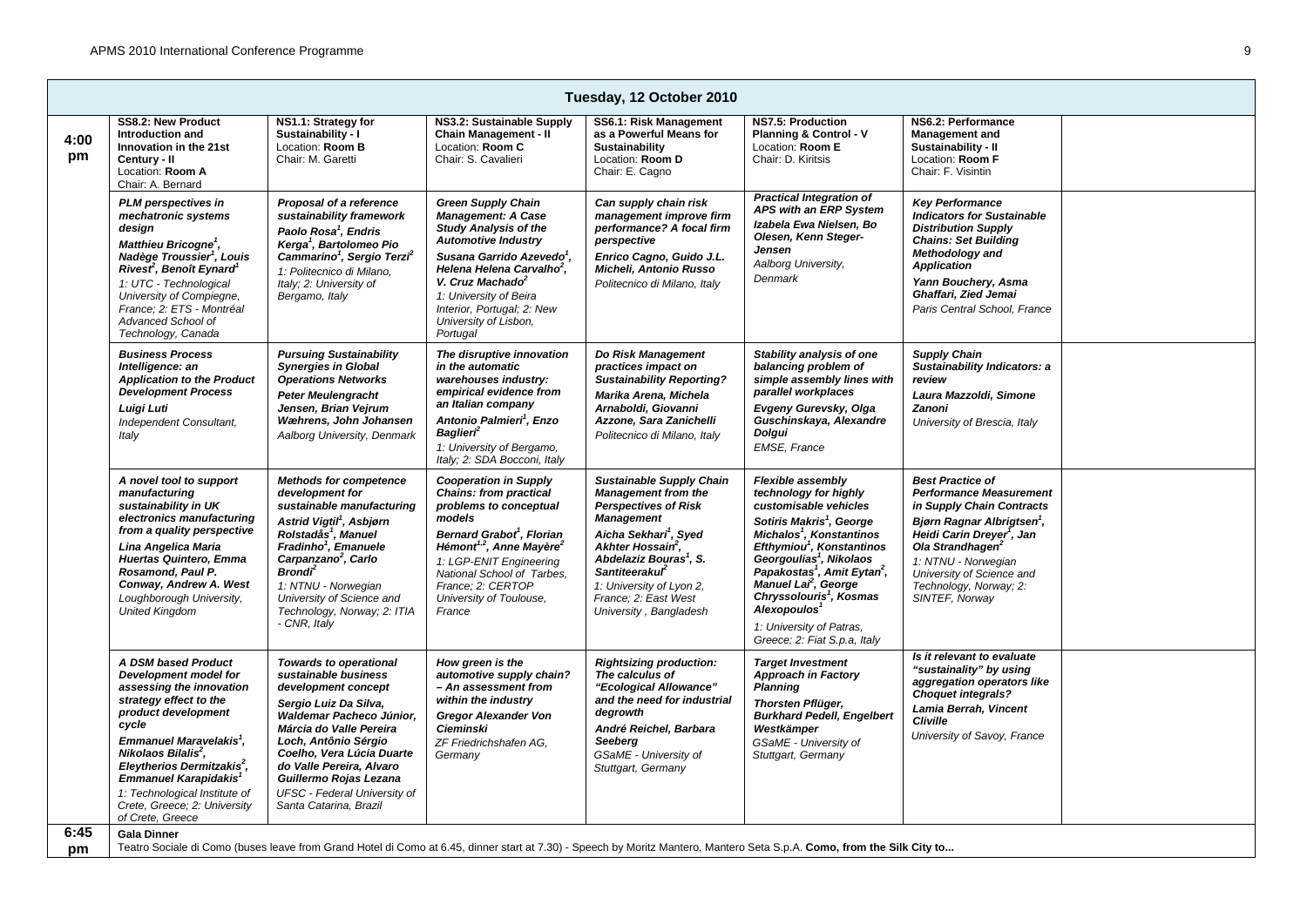|            | Wednesday, 13 October 2010                                                                                                                                                                                                                                                                                                                                                                                                                                     |                                                                                                                                                                                                                                                                                                    |                                                                                                                                                                                                                                                                                                                                             |                                                                                                                                                                                                                                                                                           |                                                                                                                                                                                                                                              |                                                                                                                                                                                                                                                                                                                                                                 |                                                                                                                                                                                                                                                                                                                                       |  |  |  |
|------------|----------------------------------------------------------------------------------------------------------------------------------------------------------------------------------------------------------------------------------------------------------------------------------------------------------------------------------------------------------------------------------------------------------------------------------------------------------------|----------------------------------------------------------------------------------------------------------------------------------------------------------------------------------------------------------------------------------------------------------------------------------------------------|---------------------------------------------------------------------------------------------------------------------------------------------------------------------------------------------------------------------------------------------------------------------------------------------------------------------------------------------|-------------------------------------------------------------------------------------------------------------------------------------------------------------------------------------------------------------------------------------------------------------------------------------------|----------------------------------------------------------------------------------------------------------------------------------------------------------------------------------------------------------------------------------------------|-----------------------------------------------------------------------------------------------------------------------------------------------------------------------------------------------------------------------------------------------------------------------------------------------------------------------------------------------------------------|---------------------------------------------------------------------------------------------------------------------------------------------------------------------------------------------------------------------------------------------------------------------------------------------------------------------------------------|--|--|--|
| 9:00<br>am | SS8.3: New Product<br>Introduction and<br>Innovation in the 21st<br>Century - III<br>Location: Room A<br>Chair: M. Flores                                                                                                                                                                                                                                                                                                                                      | SS12.1: Fostering Energy<br><b>Efficiency in Manufacturing</b><br>- 1<br>Location: Room B<br>Chair: M. Nakano                                                                                                                                                                                      | NS3.3: Sustainable Supply<br><b>Chain Management - III</b><br>Location: Room C<br>Chair: G. Micheli                                                                                                                                                                                                                                         | SS9.1: Intelligent Non-<br><b>Hierarchical Manufacturing</b><br>Networks - I<br>Location: Room D<br>Chair: T. Jasinski                                                                                                                                                                    | NS7.6: Production<br>Planning & Control - VI<br>Location: Room E<br>Chair: J.E Rooda                                                                                                                                                         | NS9.1: Maintenance<br>Management - I<br>Location: Room F<br>Chair: C. Emmanoulidis                                                                                                                                                                                                                                                                              | NS1.2: Strategy for Sustainability<br>- 11<br>Location: Plenary - Spazio Como<br>Chair: S. Makris                                                                                                                                                                                                                                     |  |  |  |
|            | <b>Applying Lean thinking</b><br>concepts to New Product<br><b>Development</b><br>Amaia Sopelana, Mikel<br>Sorli, Marco Taisch,<br>Ahmed Al-Shaab, John<br>Keast, Myrna Flores,<br>Dragan Skotic, Leire<br><b>Martinez</b>                                                                                                                                                                                                                                     | Toward an integrated eco-<br>design method of<br>products and processes -<br>Utilization of TPI as a glue<br>to combine multiple tools-<br>Shinsuke Kondoh,<br>Nozomu Mishima<br>AIST - National Institute of<br>Advanced Industrial Science<br>and Technology, Japan                              | <b>Supply Chain Quality</b><br><b>Management: Analysing</b><br><b>Service-Based Relations</b><br>within a Supply Chain in<br>the Manufacturing<br><b>Environment</b><br>Pinar Baban, David Zhang,<br><b>Mickey Howard, Stephen</b><br><b>Childe, Richard Lamming</b><br>University of Exeter, United<br>Kingdom                             | Collaborative<br>configuration of virtual<br>organizations for mass<br>customization<br>Rosanna Fornasiero <sup>1</sup> ,<br>Andrea Zangiacomi <sup>1</sup> ,<br>Andrea Chiodi <sup>2</sup><br>1: ITIA - CNR, Italy; 2:<br>Synesis, Italy                                                 | An investigation of the<br>volatility of volume and<br>revenue for planning<br>purposes<br>Peter Nielsen, Izabela<br>Nielsen, Kenn Steger-<br><b>Jensen</b><br>Aalborg University, Denmark                                                   | Towards e-Maintenance:<br>maturity assessment of<br>maintenance services for<br>new ICT introduction<br>Luca Fumagalli <sup>1</sup> , Marco<br>Macchi <sup>1</sup> , Sergio<br>Pizzolante <sup>1</sup> , Adolfo Crespo<br>Marquez <sup>2</sup> , Juan Gomez<br>Fernandez <sup>2</sup><br>1: Politecnico di Milano.<br>Italy; 2: University of Seville,<br>Spain | <b>Sustainable Operations</b><br>supported by Information and<br><b>Communications Technologies:</b><br>a pilot study in SMEs<br>Ricardo Javier Hernandez Pardo,<br><b>Tracy Bhamra</b><br>Loughborough University, United<br>Kingdom                                                                                                 |  |  |  |
|            | The industrial<br>requirements of KBE for<br>the LeanPPD model<br>Ahmed Al-Ashaab <sup>1</sup> , Myrna<br>Flores <sup>2</sup> , Muhammad<br>Khan <sup>1</sup> . Maksim<br>Maksimovic <sup>1</sup> , Raham<br>Alam <sup>1</sup> , Essam Shehab <sup>1</sup> ,<br>Athanasia Doultsinou <sup>1</sup> ,<br>Amaia Sopelana <sup>3</sup><br><sup>1</sup> Cranfield University, United<br>Kingdom: <sup>2</sup> EPFL.<br>Switzerland; <sup>3</sup> TECNALIA,<br>Spain | A Holistic Approach to<br><b>Computer-aided Scenario</b><br><b>Design Targeting</b><br><b>Sustainable Manufacturing</b><br>Yusuke Kishita, Yuji<br>Mizuno, Maki Hirosaki,<br>Haruna Wada, Shinichi<br>Fukushige, Yasushi<br><b>Umeda</b><br>Osaka University, Japan                                | <b>Improving productivity</b><br>through the development<br>of indicators and<br>classification of milk<br>producers<br>Marcelo Tsuguio Okano',<br>Oduvaldo Vendrametto <sup>2</sup> ,<br><b>Osmildo Sobral dos</b><br>Santos <sup>3</sup><br>1,2: UNIP - Paulista.<br>University, Brazil; 3:<br>UNIP/UNG - Paulista.<br>University, Brazil | <b>Incentive Approaches for</b><br><b>Delivery Reliability</b><br><b>Improvement in Non-</b><br><b>Hierarchical Networks of</b><br>the Machinery and<br><b>Equipment Industry</b><br><b>Volker Stich, Alexander</b><br>Kleinert, Stefan Cuber<br>FIR RWTH - Aachen<br>University, Germany | Holonic, Isoarchic and<br><b>Multicriteria Control for</b><br><b>Manufacturing Networks:</b><br><b>Application to Integrated</b><br><b>Logistics Support</b><br>Fouzia Ounnar, Patrick<br>Pujo<br>LSIS - Aix Marseille<br>University, France | Planning and control of<br>maintenance as a strategic<br>dimension in the<br>development of<br>sustainable production in<br>Brazil: an innovation in the<br>21st century<br>José Barrozo de Souza,<br>José Benedito Sacomano,<br>Sergio Luiz Kyrillos,<br>Francisco J. S. Milreu<br>PPGEP/UNIP - Paulista.<br>University, Brazil                                | <b>Development of an Embedded</b><br><b>RFID Tag for End-of-Life</b><br><b>Management within an</b><br><b>Electronics Manufacturing</b><br><b>Supply Chain</b><br>Axel Bindel, Laura Justham, Paul<br>Conway, Heinz Lugo, Julien<br><b>Viret, Andrew West</b><br>Loughborough University, United<br>Kingdom                           |  |  |  |
|            | A Knowledge Engineering<br><b>Methodology for Long</b><br><b>Term Knowledge</b><br><b>Retention (LTKR) in</b><br><b>Product Lifecycle</b><br><b>Management (PLM) Scope</b><br>Fei Teng, Néjib Moalla,<br><b>Abdelaziz Bouras</b><br>University of Lyon 2, France                                                                                                                                                                                               | <b>Energy Efficiency</b><br><b>Enhancement in Discrete</b><br><b>Manufacturing Process</b><br>with Energy Use<br><b>Parameters</b><br>Juhani Heilala, Krzysztof<br>Klobut, Tapio Salonen,<br>Paula Järvinen, Pekka<br>Siltanen, Jari Shemeikka<br><b>VTT Technical Research</b><br>Center, Finland | A Model-driven Diagnostic<br>tool and Approach for<br><b>Enterprise and Supply</b><br><b>Chain Optimisation</b><br>Thomas Eriksen, Kenn<br>Steger-Jensen, Hans-<br>Henrik Hvolby, Peter<br><b>Nielsen</b><br>Center for Logistics, Aalborg<br>University, Denmark                                                                           | Web-based benchmarking<br>platform for delivery<br>reliability in non-<br>hierarchical production<br>networks<br>Günther Schuh, Achim<br><b>Kampker, Thomas</b><br>Jasinski, Fabian<br><b>Bachmann</b><br>Aachen University, Germany                                                      | <b>Remanufacturing System</b><br>Scheduling based on a<br><b>Multi-agent Approach</b><br>Young-Seok Kim, Dimitris<br><b>Kiritsis</b><br>EPFL, Switzerland                                                                                    | Implementation of OEE -<br>issues and challenges<br>Jan Olhager <sup>1</sup> , Amrik<br>Sohal <sup>2</sup> , Peter O'Neill <sup>2</sup> ,<br>Daniel Prajogo <sup>2</sup><br>1: Linkoping University,<br>Sweden; 2: Monash<br>University, Australia                                                                                                              | <b>Carbon Auditing for Transport</b><br><b>Service Provider</b><br><b>Hanne Marie Gabriel</b><br>SINTEF, Norway                                                                                                                                                                                                                       |  |  |  |
| 10:30      | <b>Early Evaluation of</b><br><b>Manufacturing Costs</b><br>within an Integrative<br><b>Design of Product and</b><br><b>Production System</b><br>D. Nordsiek, J.<br>Gausemeier, G. Lanza, S.<br><b>Peters</b>                                                                                                                                                                                                                                                  | <b>Improve Energy Efficiency</b><br>in Manufacturing Plants<br>through Consumption<br><b>Forecasting and Real Time</b><br><b>Control: Case Study from</b><br><b>Pharmaceutical Sector</b><br>V. Introna, S. Deli Orazi, V.<br><b>Cesarotti</b><br>University of Rome, Italy                        | <b>Green SCM Pressures,</b><br><b>Practices and Benefits - A</b><br>Survey in Italy<br>E. Cagno, G.J.L. Micheli,<br>M. Zorzini, J. Sarkis, S.<br>Perotti                                                                                                                                                                                    | <b>Engineer to Order mass</b><br>and extended production<br>systems improvement in<br>the Construction Industry<br>based on GRAI<br>Methodology: an empirical<br>study<br>A. Errasti, J. Santos, R.<br>Poler                                                                              | Innovative production<br>control based on<br>decentralized intelligence<br>Kai Mertins, Markus Rabe,<br><b>Burkhard Schallock</b><br>IPK - Fraunhofer Institute for<br>Production Technology,<br>Germany                                     | <b>Predictive Maintenance</b><br><b>Strategies for Sustainable</b><br><b>Manufacturing</b><br><b>Eduardo Gilabert, Egoitz</b><br>Conde<br>Tekniker, Spain                                                                                                                                                                                                       | <b>Investigation of initiatives</b><br>towards sustainability: a supply<br>chain perspective<br>Marco Melacini <sup>1</sup> , Gino Marchet <sup>1</sup> ,<br>Sara Perotti <sup>1</sup> , Fabrizio Dallari <sup>2</sup> ,<br>Claudia Colicchia <sup>2</sup><br>1: Politecnico di Milano, Italy; 2:<br>Carlo Cattaneo University - LIUC |  |  |  |
| am         | Coffee Break - Location: Restaurant                                                                                                                                                                                                                                                                                                                                                                                                                            |                                                                                                                                                                                                                                                                                                    |                                                                                                                                                                                                                                                                                                                                             |                                                                                                                                                                                                                                                                                           |                                                                                                                                                                                                                                              |                                                                                                                                                                                                                                                                                                                                                                 |                                                                                                                                                                                                                                                                                                                                       |  |  |  |